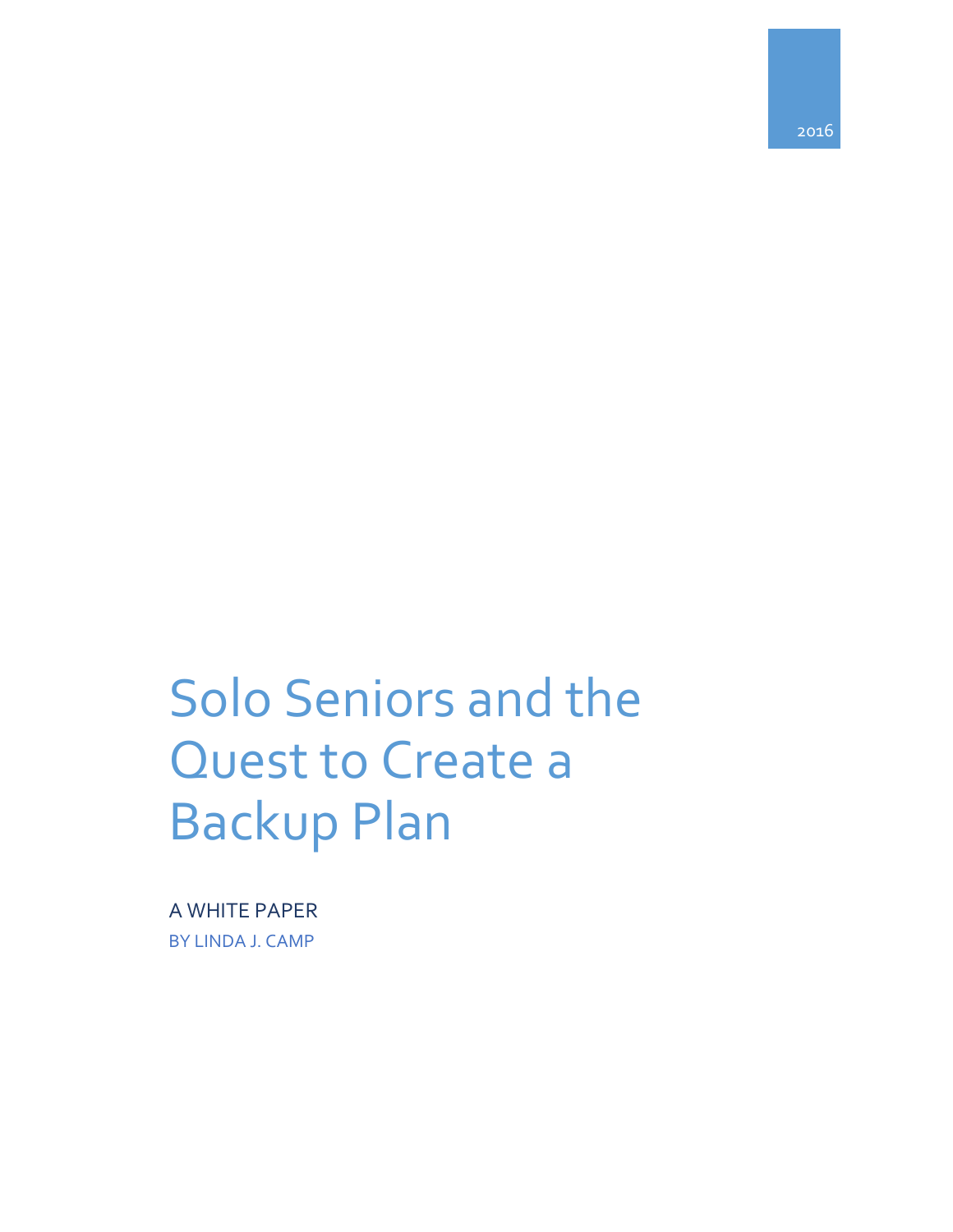# **Solo Seniors and the Quest to Create a Backup Plan**

By Linda J. Camp

## Introduction

The graying of the population has been a constant theme in public discourse for more than a decade. Countless news stories have focused on the increasing numbers and what they mean, speculating on everything from the adequacy of retiree savings to the need for senior housing. But now that leading edge Baby Boomers have begun to turn 70, conversations are shifting to an entirely different subject—preparing for the end of life. As 2016 began, "end of life" coalitions and initiatives could be found across the United States, in Tucson, AZ, Seattle, WA, Delaware, North Carolina, Washington State, Westchester County, NY; Montgomery County, MD; Chicago, IL, and Southeast Wisconsin, to name just a few.

Talking about "the last chapter" isn't easy for anyone, but for a growing subsector it is especially difficult. These are individuals who, by choice or circumstance, are without the traditional family support structure. When crafting wills, trusts, Powers of Attorney and Advance Care Directives, members of this group struggle with who to designate as a surrogate. No one has quite figured out what to call them yet, but the most often heard terms are "elder orphans" and "solo seniors." In this discussion the latter term—solo seniors--will be used because the word "orphan" suggests there are no family members in the picture at all. That's not always the case. More about this later.

The large group of solo seniors has emerged in the United States for a number of reasons:

- *People are living longer*. The National Vital Statistics Center reports that males born in 2009 can expect to live to be age  $76$ ; females age 80.9<sup>1</sup>
- *People are having fewer children or no children at all.* The National Center for Health Statistics reported an average fertility rate of 2.1 in 2012 compared with 3.7 in 1960. <sup>2</sup>
- *People are more mobile than in the past.* According to the US Census Office, "the US population is characterized by high mobility. In 2010, about 27 % of people were born outside their state of residence.<sup>3</sup> Parents and children don't necessarily live close to one another anymore.
- *People are making different choices about living arrangements*. As of 2014, an estimated 28% of all households were individuals living alone. More than half of these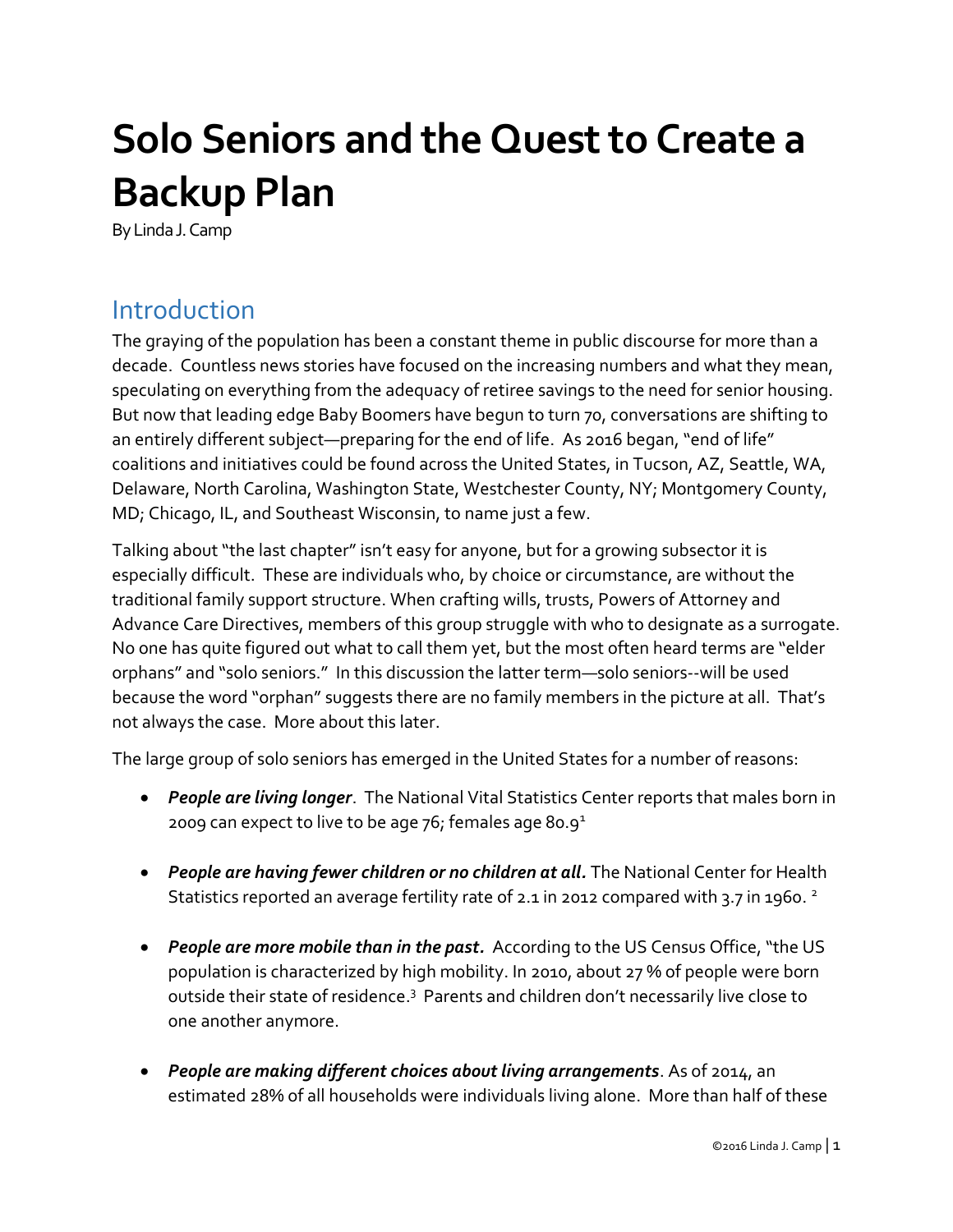were occupied by individuals *aged 50 or older*. Some 34% of all households were composed of non-family members. More than half of those nonfamily households were made up of individuals *aged 50 or older* <sup>4</sup>

Finally, there are and will continue to be a large number of solo seniors in the US because there are simply more older adults overall—a projected 88 million people age 65 and older by 2050.<sup>5</sup>

The disconnect between the needs of solo seniors and the available late life and end-of-life tools and systems is just beginning to show up in work and thinking about an aging population. Traditional assumptions about the availability of family can be found everywhere, including the most noteworthy research. A good example is the 2014 Institute of Medicine study, *Dying in America: Improving Quality and Honoring Individual Preferences Near the End of Life."* The following is a theme running throughout.

 "*Ideally, health care harmonizes with social, psychological, and spiritual support as the end of life approaches. To achieve this goal, care near the end of life should be person-centered, family-oriented, and evidence based."<sup>6</sup>*

The gap that cries out for the most attention is the lack of clear and workable options for health care surrogates. If family members are not part of the picture, who will assist with decisions or serve as the proxy?

The medical community is a major stakeholder in the answer to that question. Past studies have reported that 16% of seriously ill patients in some intensive care units have no one to speak for them.<sup>7</sup> Consequently a very specific segment of solo seniors is now receiving scrutiny. Often called "unbefriended elders," these are people for whom planning is no longer possible--individuals who lack or have limited capacity to make their own health care decisions and have no one—neither legally authorized or de facto—to serve as a surrogate.<sup>8</sup> This contrasts with the solo seniors who are well positioned to plan for later life but don't know whom to designate.

That is not to say that this emphasis is wrong, for there will always be a need to protect the most vulnerable members of society. Rather, the point is that the current scope is an incomplete one. There are and will continue to be a great many solo seniors leading full and active lives. Though Baby Boomers have a reputation as procrastinators, more and more of them are seeing the need to take affirmative steps so they don't become one of the "unbefriended." They are, however, struggling to find acceptable choices. *So far solo seniors with "capacity" and who wish to be proactive haven't received much attention*.

Is it possible for solo seniors to be proactive? If so, how do they create a backup plan for themselves in view of an extended later life that will likely include some health challenges? What resources are and should be available to craft that plan and at what point do such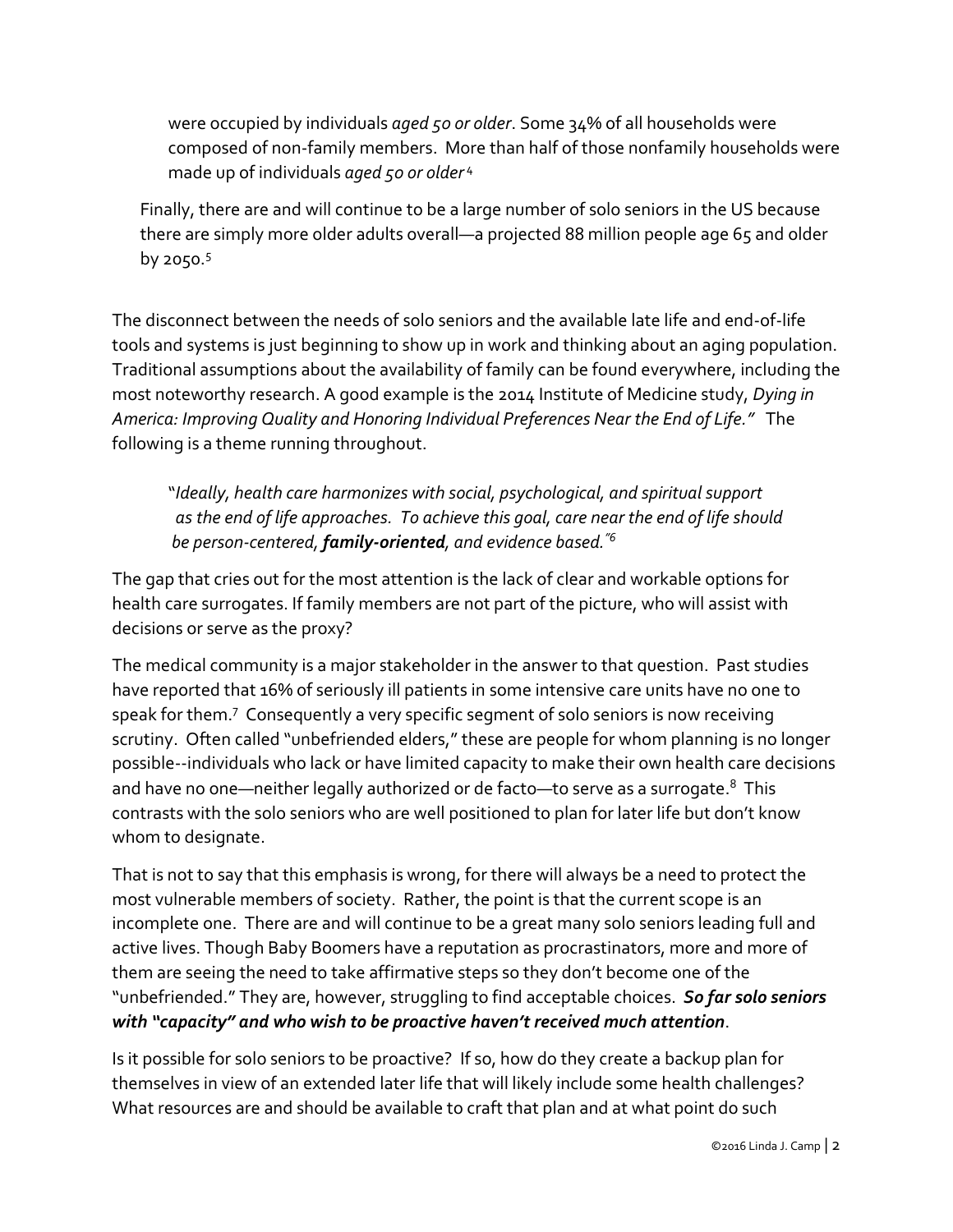resources need to kick in? Where are the gaps in the current Infrastructure? Who and how will those gaps get filled?

The purpose of this paper is to take a first step in exploring these and other questions. The intent is not to provide definitive answers, but to offer a big picture view of the key factors, questions and how they intersect. Ideally, compiling salient research and ideas in one document will help jumpstart further work and thinking about how to better support solo seniors and others as they navigate the end of life landscape. Every day thousands of individuals celebrate their  $65<sup>th</sup>$  birthday—the traditional demarcation of 'seniorhood.' There is no time to waste.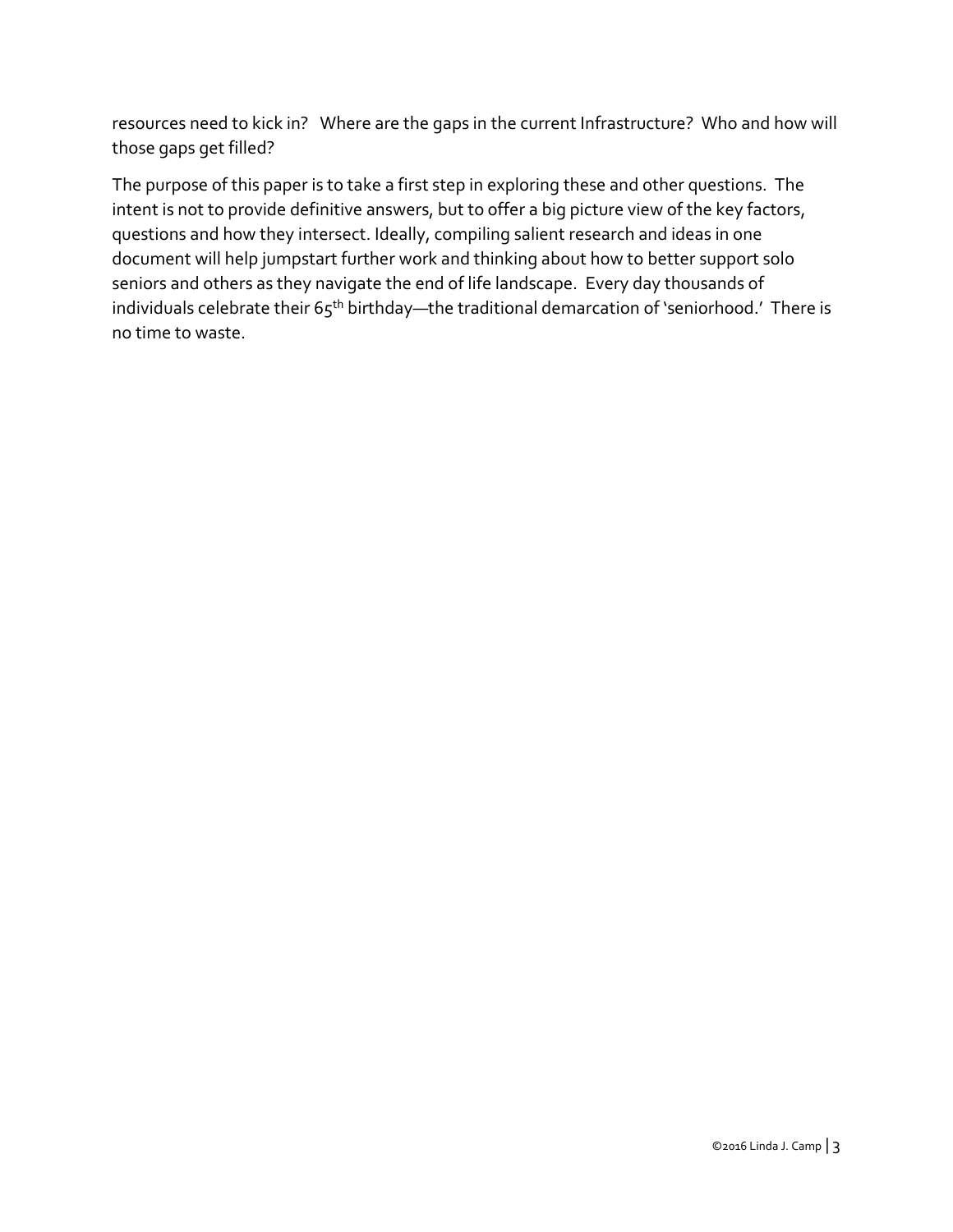# The Current Landscape

## Solo Seniors - A Snapshot

The pool of solo seniors is a fluid one, making it difficult to count or clearly define its members at any one time. In researching the topic, no verifiable statistics about solo seniors or efforts to gather such data were found. The most credible information about the potential size of the pool is the US Census data referenced previously. To better illuminate this group for the purposes of this paper, several informal methods were used to obtain a snapshot of people who self-identify as solo seniors or elder orphans. Personal anecdotes and sample phone interviews were collected in the St. Paul/Minneapolis area during the summer and fall of 2015. In addition, between January and July 2016, anecdotal information was obtained from a private Facebook group whose 800+ members identify as solo seniors. This preliminary information offers useful insights into needs, preferences, and circumstances.

This informal research suggested that among the most common types of solo seniors are:

- Never married individuals with no children whose other family members [siblings, cousins) are physically distant;
- People who are single [never married, or as a result of divorce or the death of a spouse] without children and estranged from or not well connected to other family members;
- People with children, but who are estranged from them. (Reasons for estrangement include dysfunctional families and persons with mental illness or personality orders whose families have abandoned them.);
- People with spouses/ partners, family, and/or friends who do not wish to burden such people with end-of-life decisions and tasks;
- People with children and/or family members and/or friends but who have concerns about the ability of those children /family members/friends to make difficult medical decisions and manage end of life tasks;
- People who have close personal friends, but whose friends are close in age or older;
- People who have outlived immediate friends and family.

One specific population group whose members are likely to fit into one or more of the above descriptions is the LGBT community. Researcher Brian de Vries has studied such older adults in the context of end-of-life-decision making. According to de Vries "…LGBT older persons, especially gay men, disproportionately reach the very later years without partners, without children, without traditional families—i.e. without those people typically called upon to provide care or to participate in end-of-life preparations." 9 Findings from this work are likely to be relevant across the entire spectrum of solo seniors.

This is not an exhaustive list of types; other permutations are both possible and likely. Differences in race and ethnicity are among the factors that may influence choices,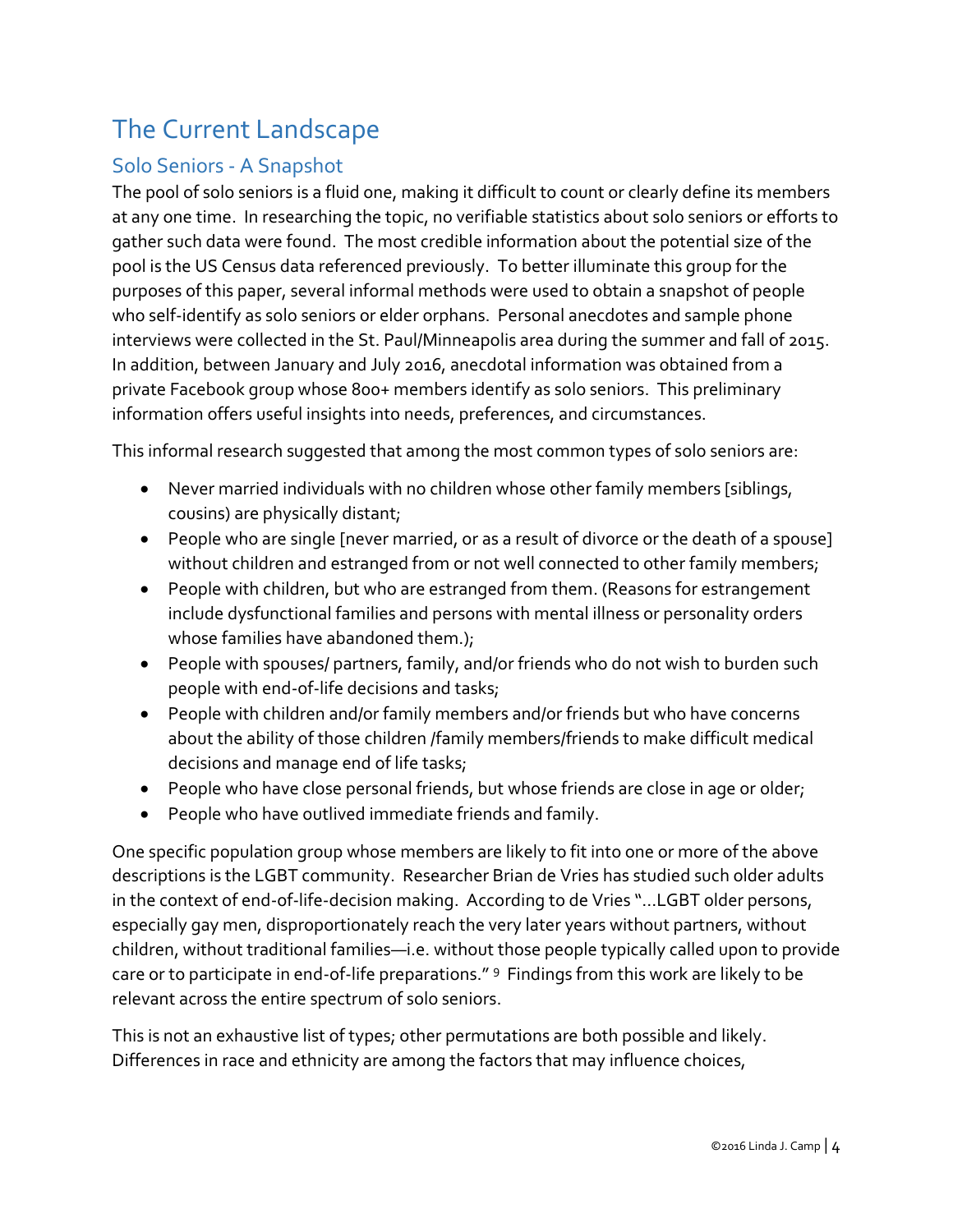preferences, and traditions relative to later life. Solo seniors who live in rural areas may be especially challenged to find solutions.

The list is, however, illustrative of the fact that the solo path is often as much about personal choice as circumstances beyond the individual's control. Generational character is an often missed element in discussions about later life. The older adults who are currently facing endof-life decisions are mostly members of what some have labeled "The Silent Generation." Noted for their hard work and respect for institutions, these individuals earned the label for their penchant to "say nothing" and "go along." In contrast, the older adults of today and the near future largely consist members of the Baby Boom cohort. A 2007 book, *Generation Ageless,* documented how prevailing social, economic, and technological dynamics shaped the world view of those born between 1946 and 1964. "The notion that Boomers are going to keep at it no matter how old they get runs counter to our expectation of old people. Yet this is the reality for aging Boomers. They have no intention of giving up on life's possibilities.<sup>10</sup>

## Health Care Surrogates – Current Status

Nearly everyone experiences the path from birth through death as a series of incremental changes. Research has shown that when we enter the world, we are not fully "cooked." We lack teeth, can't sit up by ourselves, and it will take almost two decades for our brains to be completely developed. As time goes on, though, things change and usually improve, until some turning point is reached. Change then continues, but generally in the direction of decline—physically and mentally (Figure 1).

### **Figure 1. Life Continuum**



**Individual Capability**

Historically the model for later life support and decision making can best be described as a pyramid. Older adults have relied on several layers of subsequent generations to help them through to the end of the continuum (Figure 2a). As noted earlier, new demographic patterns are causing the pyramid to flip, so there are increasing numbers of seniors at the top, fewer younger people at the bottom (Figure 2b). However desirable the traditional model, the reality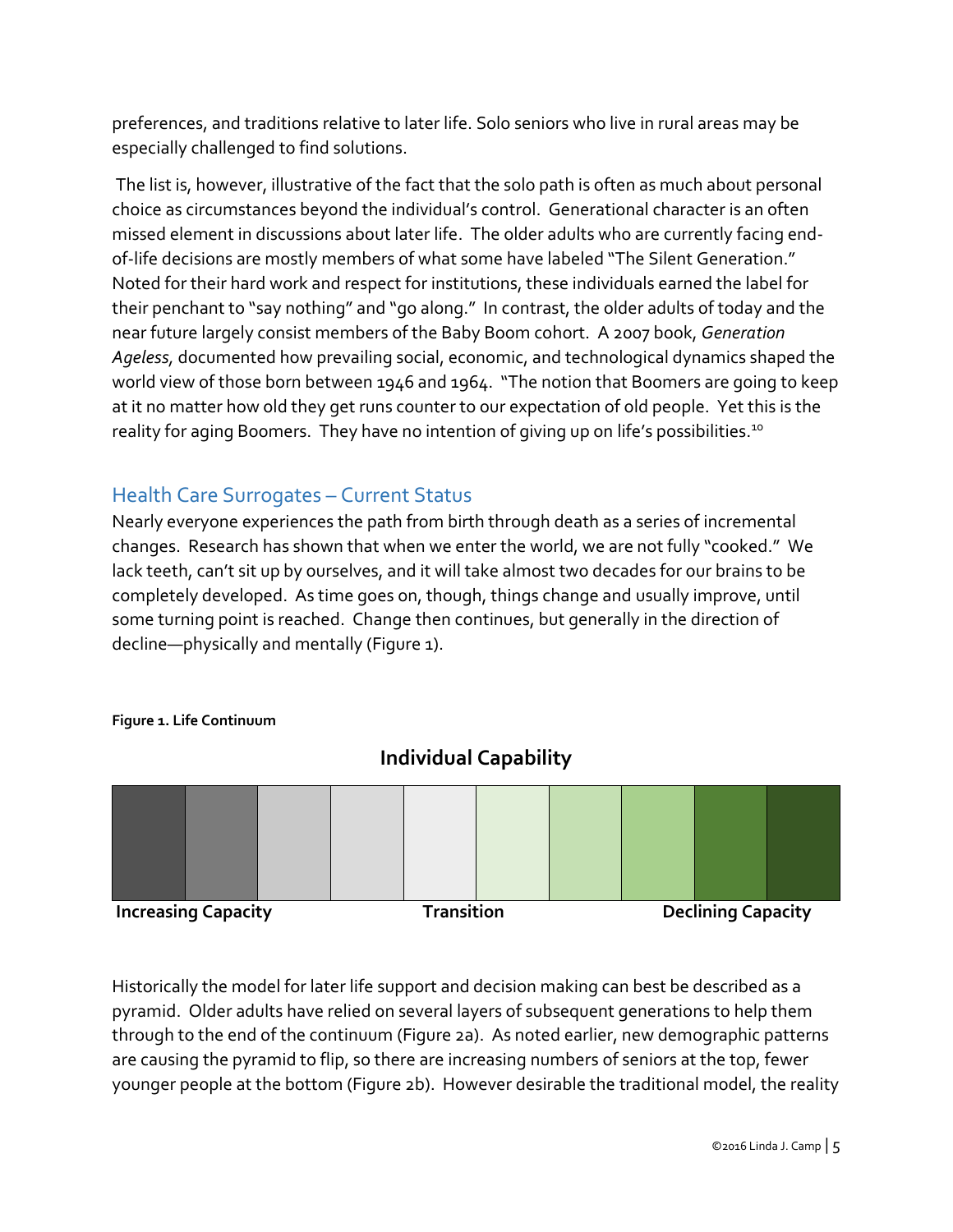is that a growing portion of the population will reach the "declining capacity" end without a pyramid to prop them up.



The default solution for people who have no late life support system and plan has typically been government intervention, whereby one or more surrogates are appointed to handle financial matters (conservator) and/or personal matters (guardians). Today every state has adopted laws authorizing this kind of approach, though specifics vary across the country. For example, California, has adopted rigorous policies, including a requirement that guardians and conservators be licensed. States, such as Illinois, Indiana, Kentucky and New Jersey require guardians to be bonded while Alaska, Arizona, and Missouri do not.<sup>11</sup>

On the surface, this two-pronged strategy might seem sufficient, but flaws are beginning to appear. For everyone, the "transition" period is getting longer and medical decision making more complex. Added to that is the growing consensus by elder care professionals and others that for people without family or friends, government intervention should be a last resort option because it involves taking away individual choices and rights. The National Guardianship Association has even adopted a formal position stating "Guardianship should be utilized only when lesser restrictive supports are not available."<sup>12</sup>

Fortunately, over the last thirty years, important steps have been taken to formulate some of those less restrictive options. Among the most significant developments have been the following.

- **National Legislation** As a result of two highly visible end-of-life court cases (Karen Quinlan, Nancy Cruzan), the US Congress passed the Patient Self Determination Act in 1990, delineating the right of adult individuals to craft written instructions regarding medical care (advance directives) under relevant state law.<sup>13</sup>
- *Expansion of Advance Care Planning* A wide range of organizations (medical, nonprofit, faith communities) are encouraging and facilitating the development of Advance Care Directives and Provider Orders for Life-Sustaining Treatment (POLST – written orders for clear, actionable, transferable orders for their post-capacity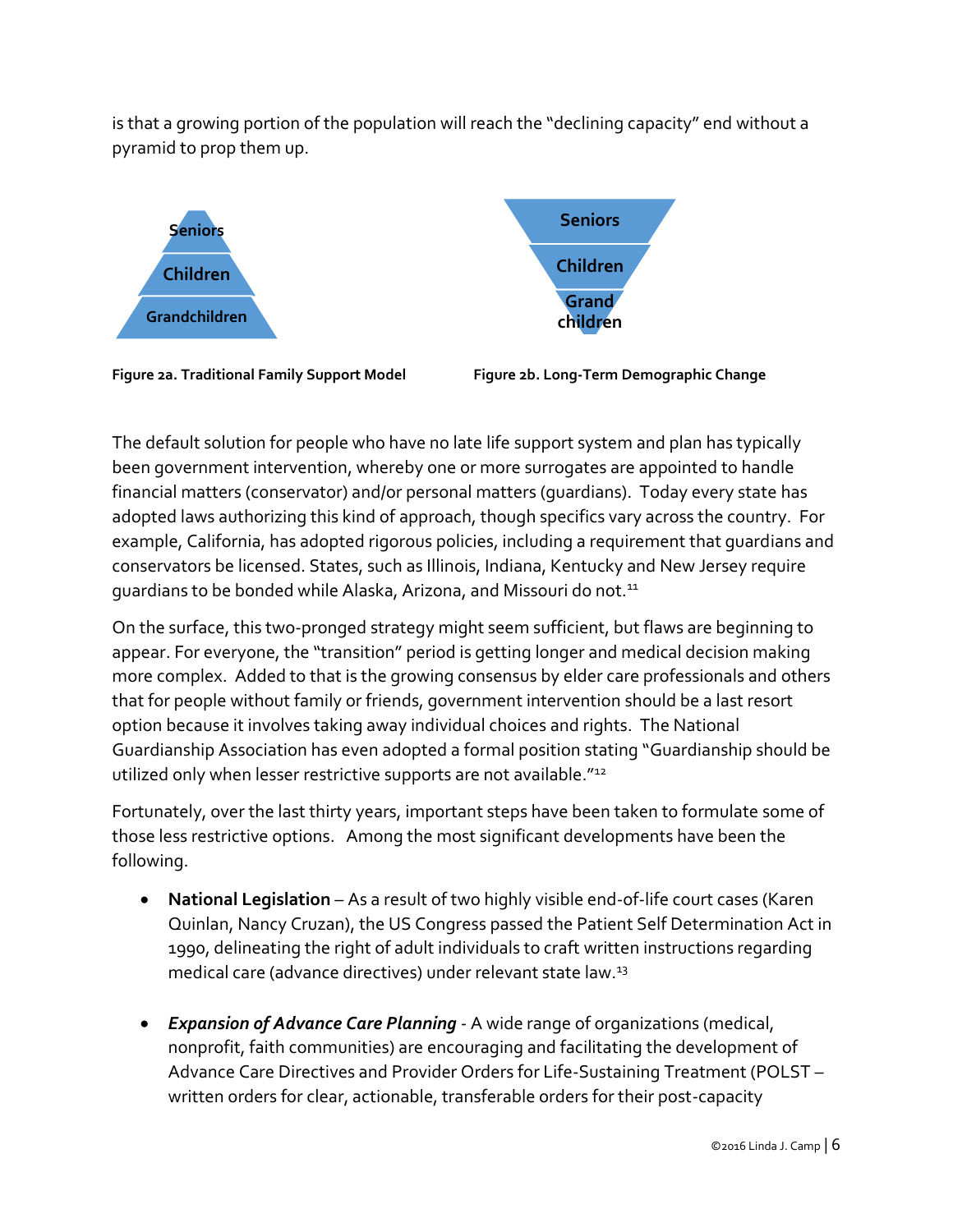treatment<sup>14</sup>).

 *Improved State Laws* –Some 44 states have "default surrogate consent" laws for situations where a medical decision is necessary but where no Advance Directive exists. These laws provide a hierarchy of family decision-makers that medical provides can consult to make medical decisions on someone's behalf. Over 20 of these statues now specify that a "close friend" familiar with the person's values can make the decision if family options don't exist.<sup>15</sup>

Though the foundation is improving--to reiterate--there is still a big hole to be filled in for solo seniors—and even others. The above developments provide better tools for conveying end-oflife preferences to doctors and proxies. They also help the medical community to clarify who to consult in the *absence* of clear instructions. What none of the above resolve is the "who" question when a solo senior cannot or *chooses* not to rely on family and friends. It isn't enough to have a set of documents with instructions and preferences. There must be a person or persons to fulfill the various roles that may come into play. These roles may include serving as an advocate, investigator, coordinator, protector, planner, decision enforcer, as well as a decision maker.

In summary, the landscape is getting better, but there are still too many people who don't know whose name to fill in on an Advance Directive form.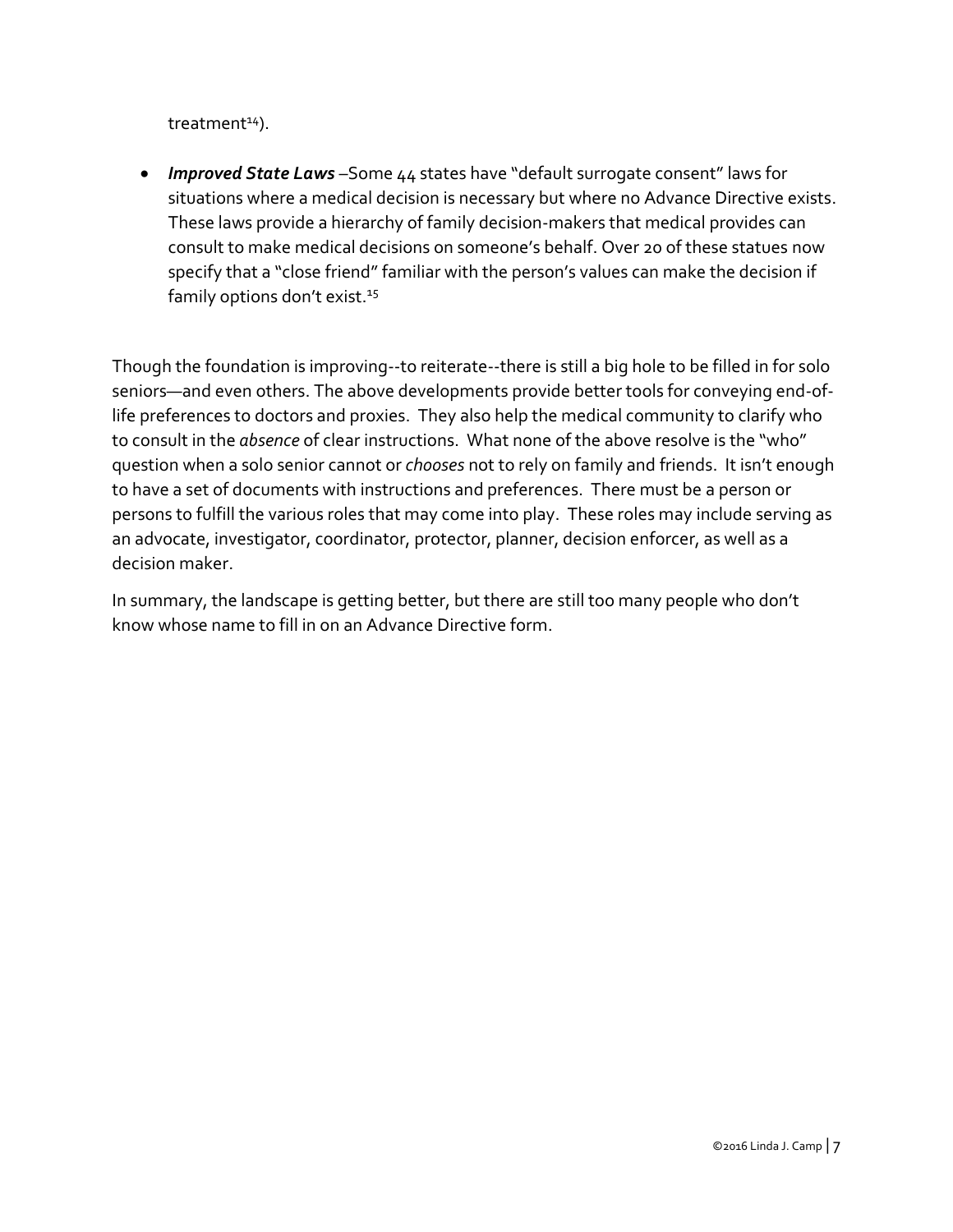# A Critical Role

What kind of person or persons should be plugged into an end-of-life plan? A number of organizations have created "user friendly" written materials to help with the selection process. A good example is a section of the National Hospice and Palliative Care Organization's web site entitled "Selecting Your Health Care Agent." It suggests that a health care surrogate should be someone who "knows you well, is calm in a crisis, and is not afraid to ask questions…" among other abilities.<sup>16</sup>

As part of the sample interviews for this paper, solo seniors were asked to delineate the qualities, skills, abilities, etc., they would seek in a health care proxy. Some common expectations offered were that the individual would:

- be ethical
- be able to figure things out and ask questions
- have good communication skills
- be an advocate
- be objective
- be knowledgeable about death with dignity
- not impose own personal beliefs, values on decisions

Above all, the interviewees wanted someone who would be able to implement the written instructions in their Advance Care Directives, no matter how difficult the circumstances. As one interviewee put it: "What I really want is a pit bull."

Interviewees also revealed expectations about how they would interact with a health care proxy. They talked about having in depth discussions about their health and preferences and having regular contact, either in person or by phone. In short, they expected to develop a relationship and to build trust.

This informal assessment is consistent with formal research about end-of-life goals and expectations. A systematic review of 40 studies conducted by Brenna Kelly, Annette Rid, and David Wendler, suggests that individuals have three primary goals with respect to how treatment decisions are made for them: to have close family members make treatment decisions, typically in consultation with the individual's doctors; to be treated consistently with their own preferences and values; and, to minimize the burden on their families.<sup>17</sup>

There seems to be a lot of agreement that communication is an essential ingredient in creating (and ultimately implementing) a plan for later life. However, idealistic views and reality are not necessarily in alignment for solo seniors and others, according to one key player in the movement supporting end-of-life-planning. The Conversation Project prominently displays the following statistics on its web site: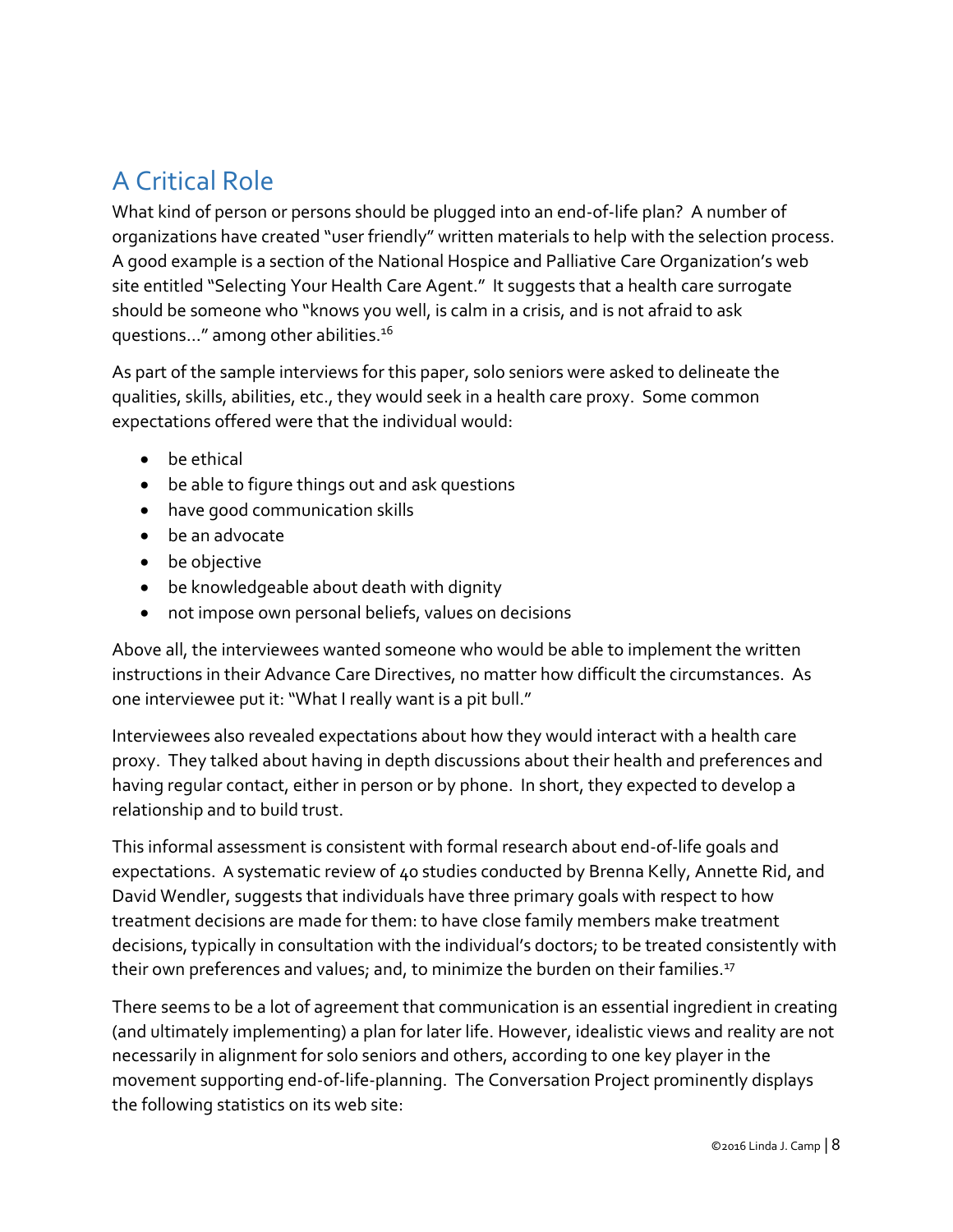*90% say talking with family and friends about end-of-life care is important 27% have done it*

*82% say it is important to put wishes in writing 23% have done it*<sup>18</sup>

Finding the "right" individual(s) to serve in a proxy role is only part of the equation; an effective process is equally important.

## Pathways

How can people identify someone to serve as a health care proxy? There seem be four basic pathways, as shown in Figure 3: Personal Relationships, Constructed Relationships, Professional Relationships, and Legally Directed Relationships. Each will be discussed more fully.

#### **Figure 3. Basic Pathways to Health Care Proxies**

| Personal<br>Relationships                    | Constructed<br>Relationships                                 | Professional<br>Relationships            | <b>Legally Directed</b><br>Relationships                          |  |
|----------------------------------------------|--------------------------------------------------------------|------------------------------------------|-------------------------------------------------------------------|--|
| Family members and<br>close personal friends | Relationships created<br>through "affinity"<br>organizations | Relationships with paid<br>professionals | Guardians and<br>conservators acquired<br>through a legal process |  |
| Traditional pathway                          | Emerging pathway                                             | Emerging pathway                         | Traditional "last resort"<br>pathway                              |  |

## *Personal Relationships*

As noted earlier, family and friends have long been the bedrock of later life support and will continue to be the proxies of choice for a large share of the population. Having a personal connection, through blood and/or history, however, does not automatically translate into either ability or effective judgement. Bioethicists have said that an effective surrogate is one who can accurately communicate and make the same decisions the patient would have made if he or she were able to do so (the substitute judgement standard). Research has shown that "…in practice, however, surrogates often do not choose the treatments dying persons would have chosen and differed in about 32% of the time."<sup>19</sup>

A 2013 study by Sara M Moorman and Megumi Inoue of Boston College included a summary of recent research on family members as health care surrogates. Noteworthy findings are that "…spouses may often fail at substituted judgement: Random guesses are just as likely as surrogate choices to match …preferences……spouses are more likely than adult children to make a correct substituted judgement."<sup>20</sup>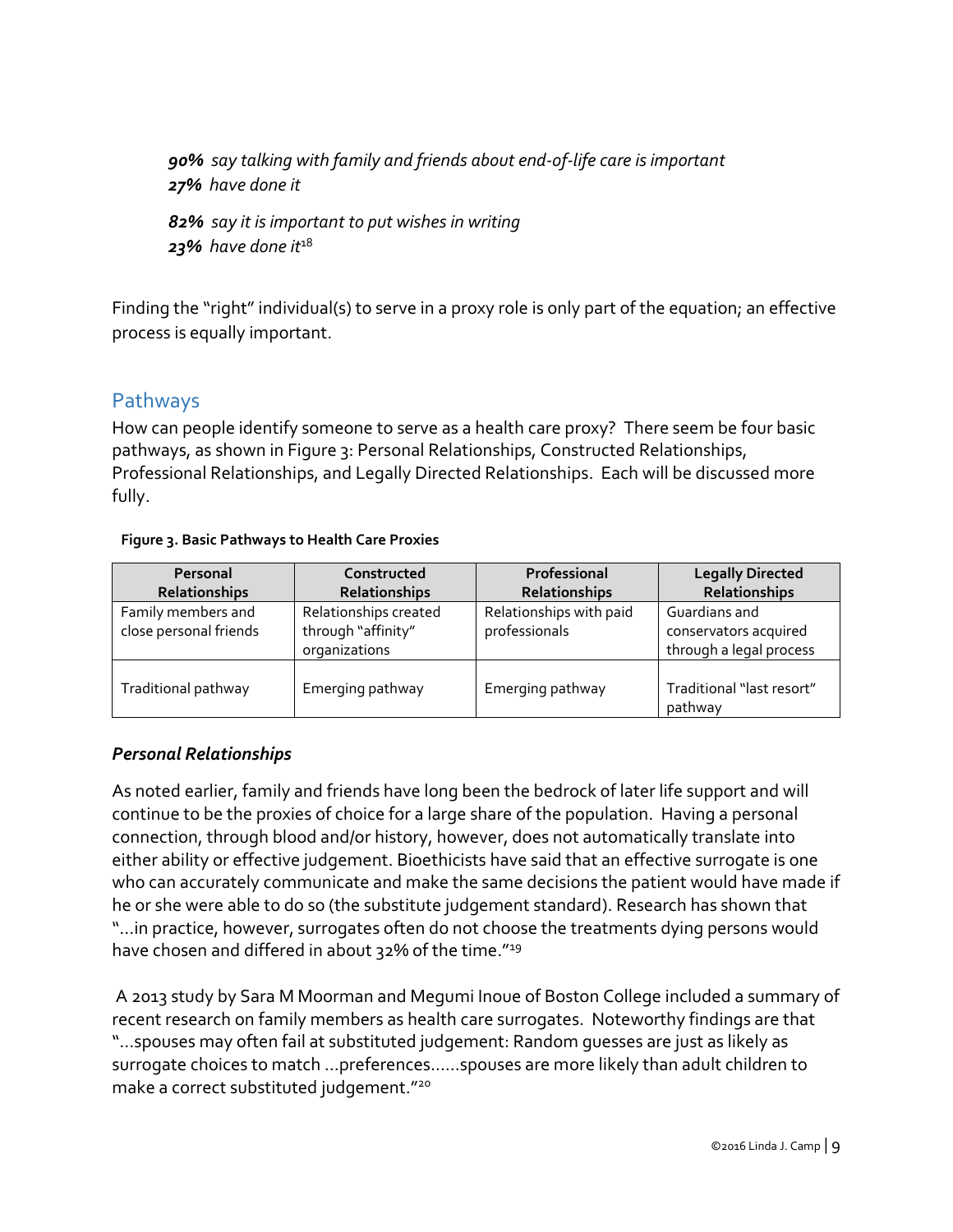This is not to imply that all of those in the Personal Relationships category are bad or problematic surrogate options. The above data do underscore, however, the difficulties inherent in making medical decisions for another, no matter what the relationship. It suggests that those who are part of the traditional pyramid may, in fact, require some shoring up of their own.

## *Constructed Relationships*

An emerging pathway for finding late life helpers and proxies can best be described as that of Constructed Relationships. In short, these are relationships that people create for themselves or others put together for them that do not involve the traditional governmental action. It is a natural fit for those Boomers who find themselves in the solo senior category. In the book *Generation Ageless*, authors J Walker Smith and Ann Clurman point out that Baby Boomers are now reaching a point where they are reviving an interest in connecting with one another, particularly around lifestyle interests. This is giving them the opportunity to interact with and get to know others with whom they might not have had contact in the past.<sup>21</sup>

Evidence of this trend is visible in the Facebook group mentioned earlier. One of the most frequent topics of discussion and sharing has been the issue of cooperative living arrangements. There is considerable interest in exploring options for collaborating with other solo seniors to craft solutions other than the traditional age-segregated senior housing. Examples of just such living arrangements are expanding throughout the United States, along with relevant resources. These are described in Beth Baker's 2014 book, *With a Little Help From Our Friends.* Among the ideas are housing cooperatives, shared housing [the "Golden Girls" home), the "Village" model, and Naturally Occurring Retirement Communities (NORCs).

The Village model stands out as having much potential for constructing late-life support. Here, typically a group of people living in close proximity (though not necessarily in the same physical dwelling) form a nonprofit organization. The nonprofit provides a vehicle for contracting with providers of various kinds of services to meet the needs of participants. It might be an avenue for solo seniors to acquire and share the costs of care managers and health care proxies.

Whatever the specific model, the arena of collaborative living arrangements is relevant to health care surrogates. The kinds of conversations—and relationships--required to create a cohesive living community are the same as those needed in last chapter of life discussions. They involve enunciating clear expectations, exploration of values, and building of trust. This kind of community building may well be a pathway to individuals who can play the critical proxy role.

Another example of a constructed relationship is that created through a more familiar kind of "affinity" group—a faith or spiritual organization. The faith community has long played an important role in helping those in need and in addressing community problems. Faith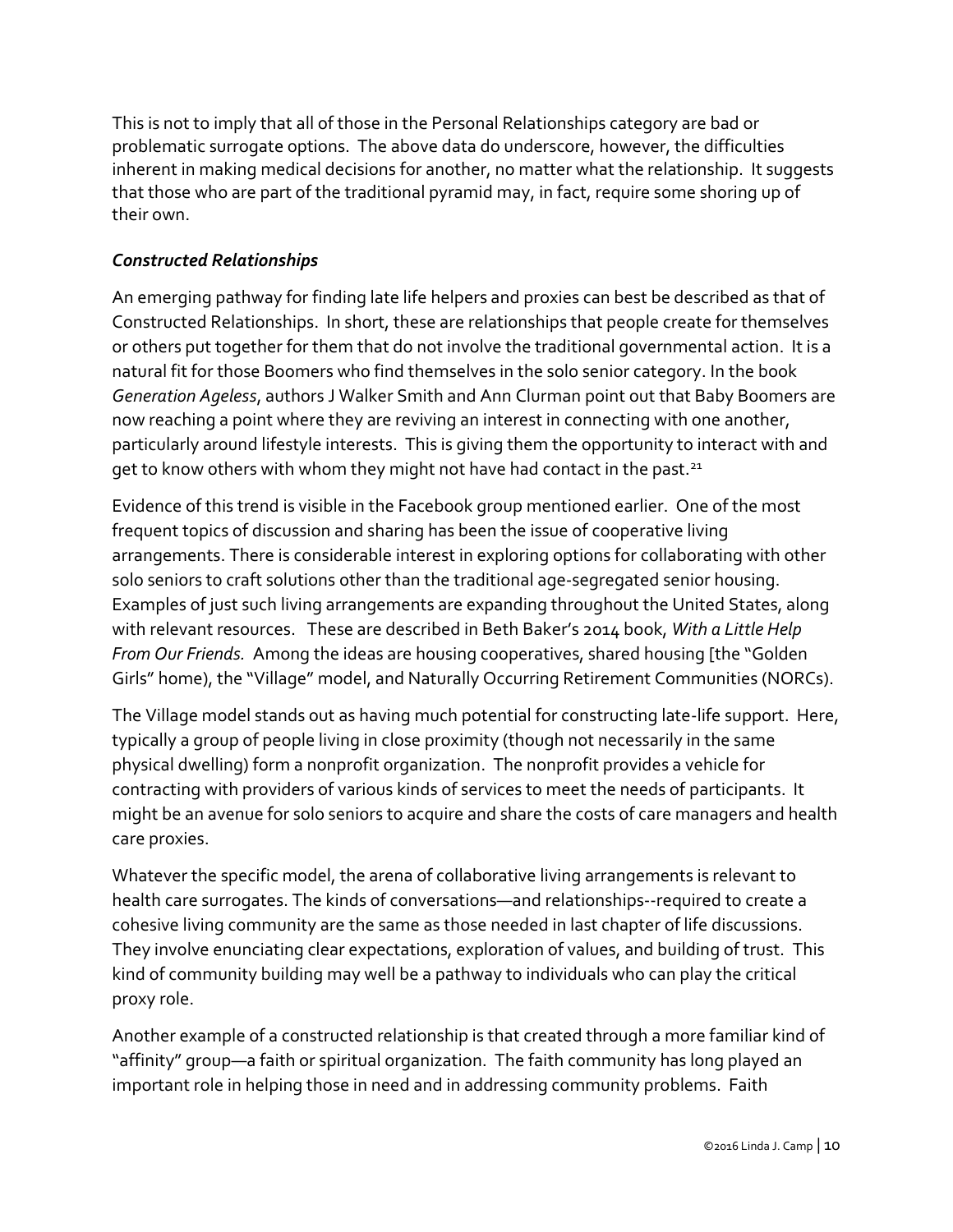organizations all across the United States are now taking on end-of-life conversations. In Minnesota, for example, between 2012 and 2015 the Minnesota Council of Churches implemented the "Graceful Journey" program with some 90 churches and 11 other organizations. Some of these and other Twin Cities area churches have enlisted volunteers to help their fellow elderly congregation members with various tasks, including serving as decision surrogates.<sup>22</sup> With further development, this could be a productive pathway for some solo seniors.

Still another example of Constructed Relationships was revealed through the anecdotal information gathered for this paper. Some solo seniors are taking the initiative to create groups to talk about and support each other around end-of-life issues, including serving as a health care proxy for one another. Common tools for making these connections are "Meet-Up" groups, Facebook, and other online forums. This approach merits further investigation to see whether specific models could be created for others to follow.

A final kind of constructed relationship is one created under the umbrella of a volunteer initiative. Two recent examples were specifically aimed at seniors who already could be deemed unbefriended elderly or were at risk of doing so. From mid-2008 to mid-2010, Volunteers of America-MN recruited volunteers to assist targeted older adults in locating a family member or friend to serve as their health care proxy and also to complete an Advance Care Directive. And, in 2010, in Indiana, the Wishard Voluntary Advocates program, began implementing a (non-governmental) guardianship program using trained, supervised volunteers who were either medical or law students. The Wishard Program is continuing, but the VOA initiative was discontinued because it was deemed too resource intensive.

## *Professional Relationships*

Of the four pathways identified, the area of Professional Relationships is the one that merits priority attention. Numerous writings have documented the difficult and complex health scenarios that are possible for older adults. Furthermore, it is clear from the sample interviews, that solo seniors have expectations that surrogates will be competent and able to perform under pressure. In concert with these realities, some have begun to call for the expanded development of professional health care proxies. In 2012, authors Berman, Weiss, Howe and Fleming, made the case for a *health care fiduciary.* "A health fiduciary would be a new type of professional certified to act as surrogate decision-maker for individuals who become unable to make decisions for themselves."<sup>23</sup> The health care fiduciary role could potentially be operationalized in different kinds of settings, including both for profit and nonprofit organizations.

Having the ability to select and retain a professional is likely to appeal to Boomers who, as has been stated, have a natural inclination to want to be in charge of their own destinies as long as possible. There are many associated questions to be explored and addressed, though, including the following. How will these professionals be created? What credentials should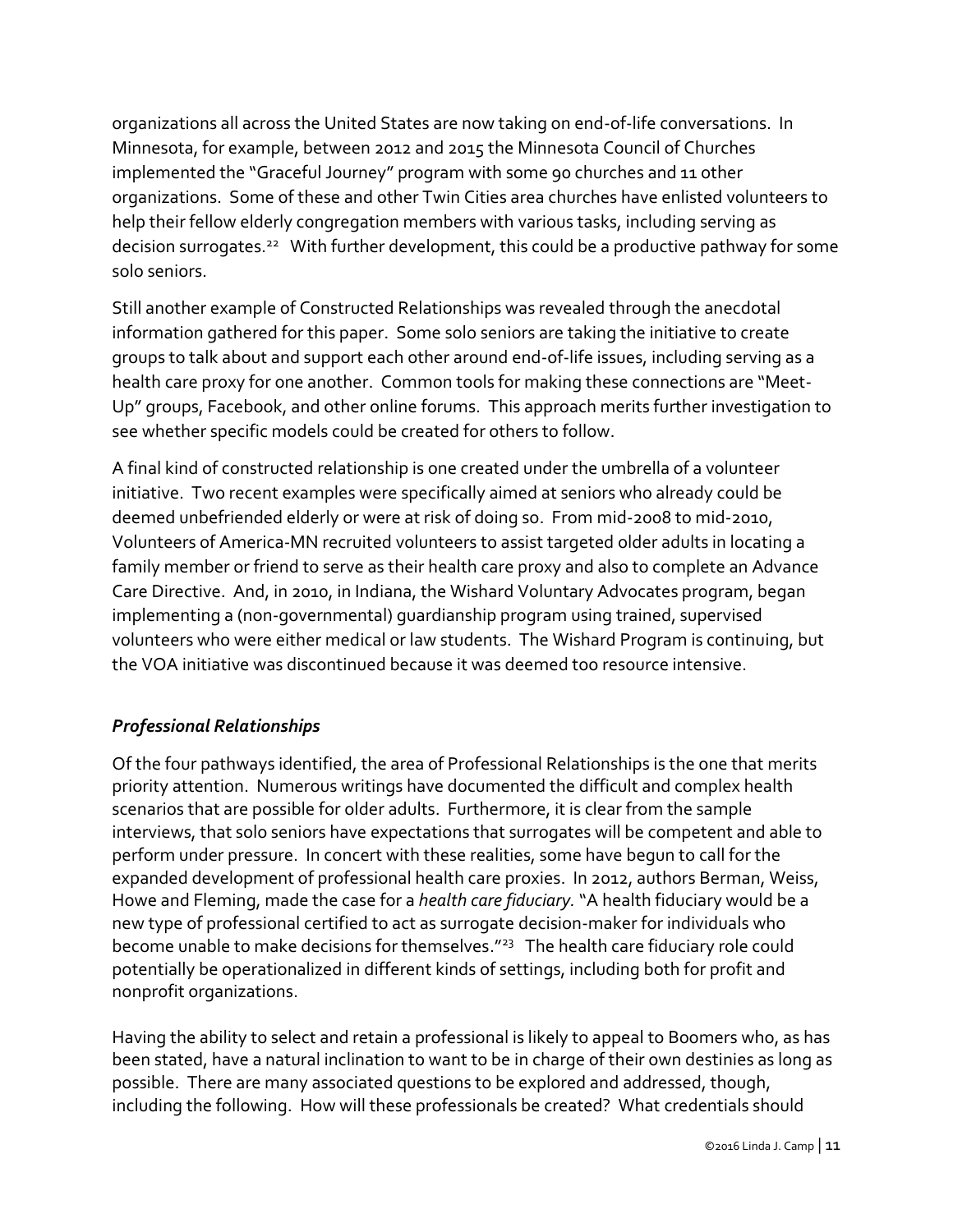they have? Where will they be located? How can the role be performed without creating conflict of interest problems? What kind of, if any, mechanisms should be created to monitor accountability? What are the associated costs, and how will people pay these costs?

The last question is not a trivial one. According to the National Institute on Retirement Security, "the median retirement account balance is…\$12,000 for near retirement households.<sup>24</sup> Similarly, the National Council on Aging has found that some 47% of single Social Security recipients aged 65+ depend on Social Security for 90% or more of their income.<sup>25</sup> Clearly some creative thinking will be essential to find funding solutions for health care proxies and other late life medical expenses.

The marketplace is beginning to surface answers to some of these questions. In various places throughout the United States, businesses are springing up that offer professional health care fiduciary services. Two examples are the Decades group in Albuquerque, New Mexico and LifeBridge Solutions, LLC based in Beverly Hills, California. They advertise various supportive and substitute decision services for a fee. Additionally, there are solo practitioners who can be retained as a health care proxy. A drawback to the single-person solution was voiced in a personal interview with one such individual during the research process. The business owner planned to retire and was deliberating over what to do with certain clients. In an effort to be proactive, the clients had contracted for services to be used at some unknown point in the future. Ironically, it now appears that the clients will outlive the business. It may be that larger firms may be better able to serve solo seniors over the long term.

Individuals who are experienced and qualified to serve as Guardians under state law are another "professional" option for solo seniors. A quick search of a few existing Guardian lists indicated that some people who work as Guardians will and do serve as health care proxies outside of a court mandated process. On a related note, there are some nonprofit organizations that run Guardianship programs pursuant to state law. A representative of one such program indicated that the organization frequently gets calls from individuals who are in need of a health care surrogate (again, to be provided outside of the court process). According to the representative, the agency would love to be able to respond to these requests but a change in state law might be needed before it could do so. With more investigation and work on any potential roadblocks, nonprofit agencies like this one might be part of a long term solution.

The professional health care fiduciary is a potential solution worthy of more effort, but not only to address the needs of solo seniors. Clearly the surrogates acquired through both the Personal Relationships and the Constructed Relationships pathways may need and desire some kind of backup. It could be very helpful for them to have a credentialed and experienced person to help them through the toughest issues.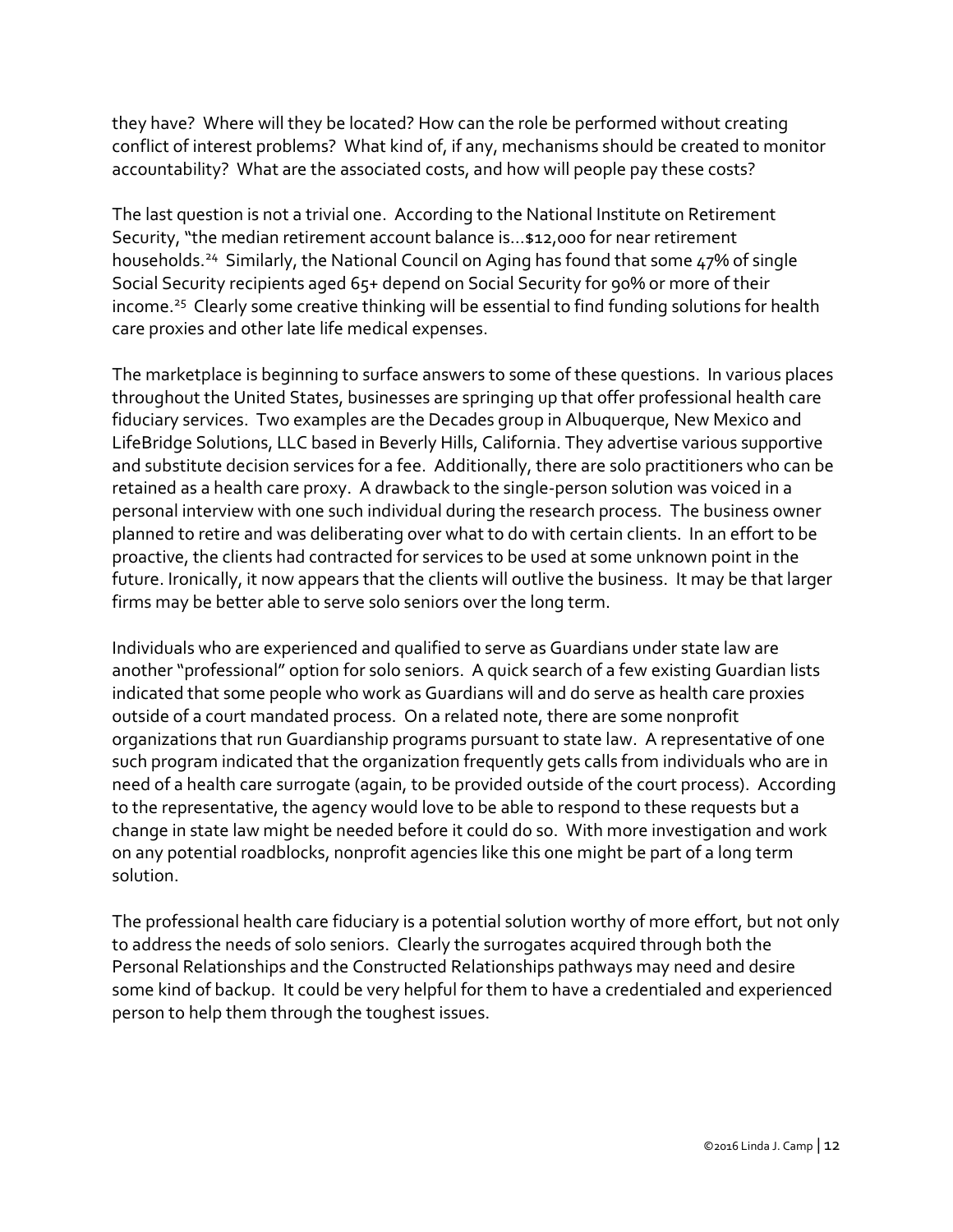## *Legally Directed Relationships*

A few of the key concerns about the fourth and default pathway have already been mentioned. On top of the critically important matter of taking away rights is the fact that court supervised Guardianships are an expensive option. The VOA-MN pilot project mentioned earlier, used an estimated initial cost of from  $\boldsymbol{\mathfrak{s}}$  3,000 to  $\boldsymbol{\mathfrak{s}}$ 10,000 in attorney's fee to set up a Guardianship. $^{26}$ Add to that the ongoing costs of performing the day to day Guardianship tasks which can be significant, particularly if the older adult requires services over several years. If the older adult has assets, then those assets will be used to cover the costs. In the event assets are limited or nonexistent, local government assumes the costs.

Reliable and consistent data about the number of Guardianships that are initiated in the United States each year are lacking. The best estimate available comes from a 2010 report developed for the Center for Elders and The Courts that used online survey methodology. Three of the most reliable data sets for the year 2008 came from California (39,900 cases), Minnesota (28,012), and New York (17,518). Consider how those totals might change in view of the number of solo seniors projected over the next several decades. And, even more important, consider the potential public liability if the government must pick up the tab. It is in everyone's best interest to help solo seniors to be proactive and find better alternatives.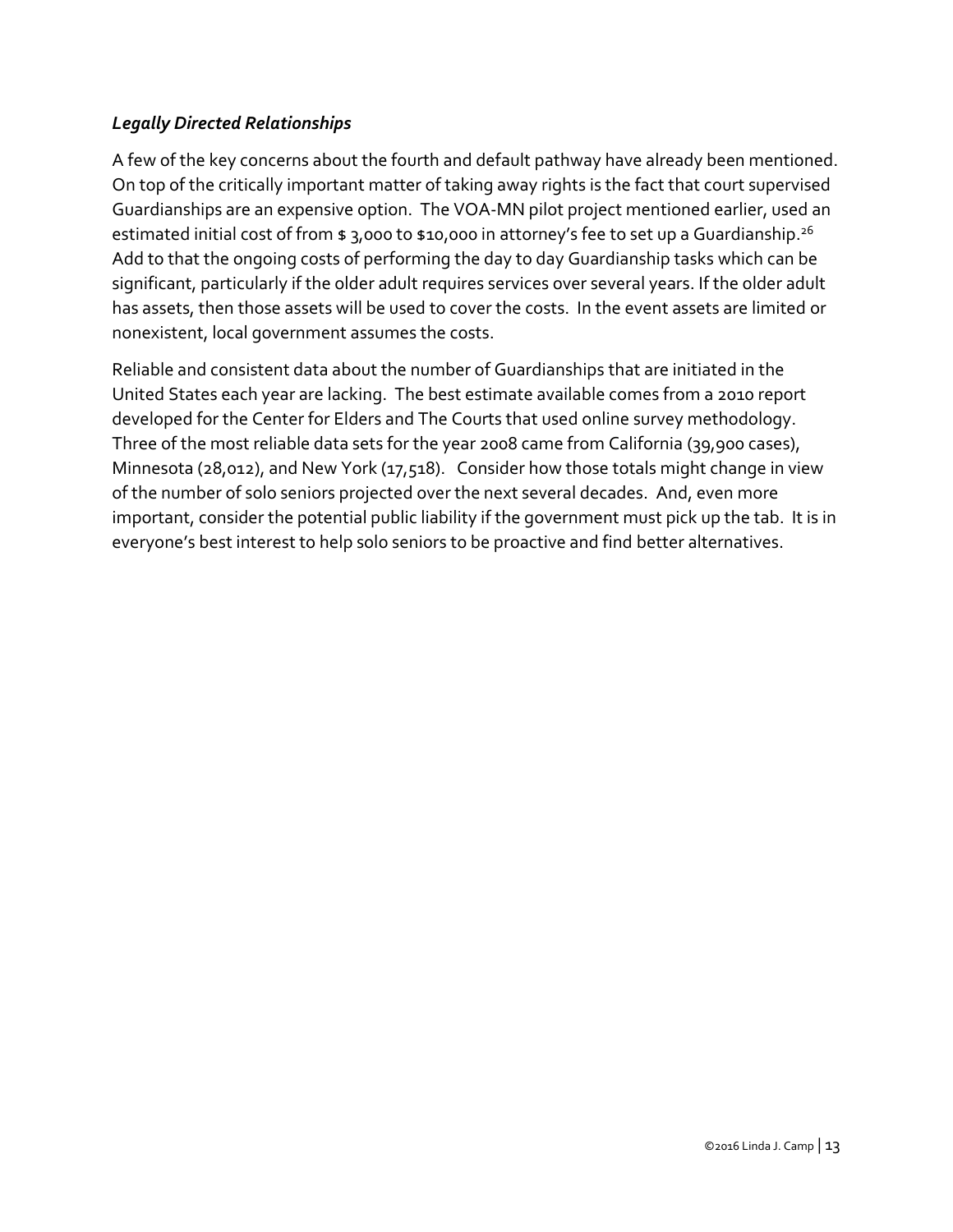# Big Decisions and Small Decisions

## Supported Decision Making

The evolution of the Advance Care Directive concept has been significant on many levels. Having such a tool and accompanying legal framework has stimulated many discussions that have helped people to think about the unthinkable. But however useful these discussions have been, the dominant theme has been on the "big" decisions that might show up near the very end of the life. Easily obscured is the bittersweet reality of a longer lifespan combined with chronic conditions that also demands medical decision making.

According to the National Academy on an Aging Society, chronic conditions are a leading cause of illness, death, and disability in the United States, especially for older adults.<sup>27</sup> Adding complexity is the possibility that solo seniors and others might spend an unknown number of years with declining or lack of capacity due to Alzheimer's disease, other forms of dementia, or stroke. As was illustrated in Figure 1, a typical life continuum for current and future older adults will likely include a transition period, but the timing and length of the transition will vary, depending on factors such as genetics and lifestyle, illustrated in Figure 4.

#### **Figure 4. Alternative Life Scenarios**



|  |  | Long period of partial capacity Je.g. dementia. Alzheimer's l |  |  |  |
|--|--|---------------------------------------------------------------|--|--|--|

Long period of partial capacity [e.g. dementia, Alzheimer's]

Sudden change from capacity to lacking capacity [e.g. stroke, accident]

Geriatrician Dr. Joanne Lynn of the Altarium Institute frames this issue in a similar way. She points out the three most common ways that old people die: many years of good health followed by a few weeks or months of a steep decline {e.g. cancer deaths), alternating periods of severe illness with relative stability (e.g. death from heart or lung disease), and death following extended frailty and cognitive impairment (e.g. Alzheimer's disease). <sup>28</sup>

Medical decision making will undoubtedly be a part of any scenario with a long transition period, but most such decisions can likely be characterized as "small" rather than "big." Examples of small medical decisions are whether a doctor's visit is needed to address a persistent cough, when to seek the advice of a specialist, or whether to undergo minor surgery.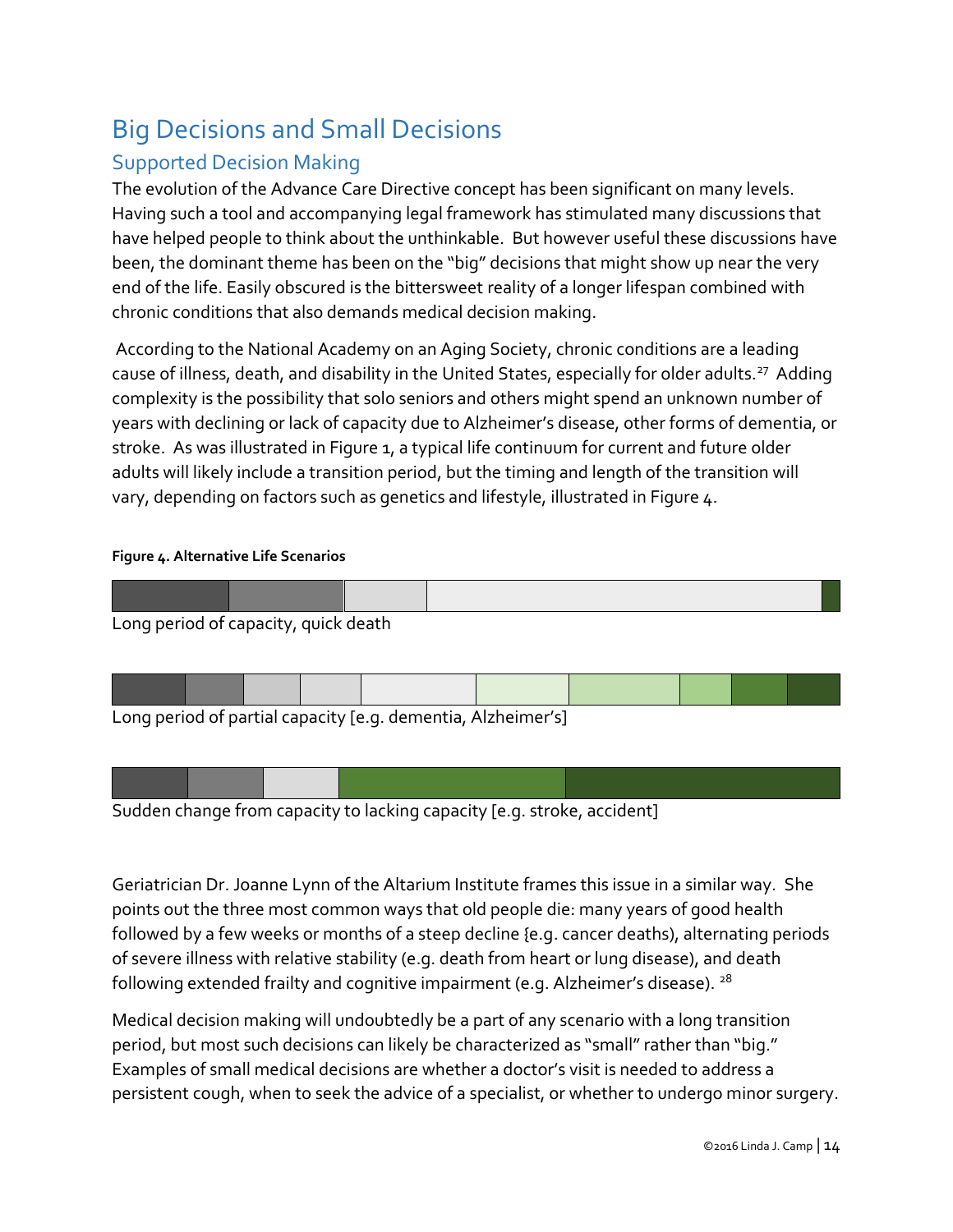These are in contrast to the big decisions about terminating a treatment, withholding food or water, or using an experimental drug. Though some Advance Care Directive forms and associated planning processes do touch on the possibility of Alzheimer's disease, the need for making "small" medical decisions over a long period of time has not received much attention. The *Dying in America* study referenced earlier suggested that some 70% of older adults facing treatment decisions require assistance in making those decisions. For solo seniors, this is an especially critical issue.

The pyramid model is currently the operative one for transition period care and decision making. A 2015 AARP report indicated that in 2013 some 40 million family caregivers in the US provided an estimated 37 billion hours of care to an adult with limitations in daily activities.<sup>29</sup> The study did not specifically break out the proportion of those hours that were devoted to medical decision making. It did however acknowledge that selecting, coordinating, and supervising services were key roles in the mix.

In the absence or inability of family members, solo seniors will need a competent and willing individual to help them through the transition period. Here, it may be useful to consider the concept of "supported decision making." The term supported decision making is most often used in the context of those with intellectual or developmental disabilities. At its core is the notion that such individuals can and should be able to make personal decisions for themselves with appropriate support as needed. This idea is highly applicable to solo seniors. In fact, selecting someone to fill this role might well be a higher priority than selecting a health care proxy for the very end of life. It might well be that a person who starts as a decision supporter could evolve into a health care proxy. Care management and supported decision making certainly deserve a full discussion as part of the process of creating a backup plan for later life

## A Final Observation

Helping older adults to be in charge of their lives and reducing pressure on public resources are two solid reasons for paying more attention to solo seniors. There is, however, one more equally compelling reason: avoiding elder abuse. Solo seniors may be ripe targets for financial and medical scams of all kinds. In addition, those without medical decision supporters and/or proxies are at risk for the equally troubling form of abuse—self neglect. According to the National Center on Elder Abuse, "the elderly may be reluctant to report abuse themselves because of fear of retaliation, lack of physical and/or cognitive ability to report, or because they don't want to get the abuser in trouble."<sup>30</sup> Providing better systems and resources to support solo seniors will be essential to make sure they don't add to already troubling abuse statistics.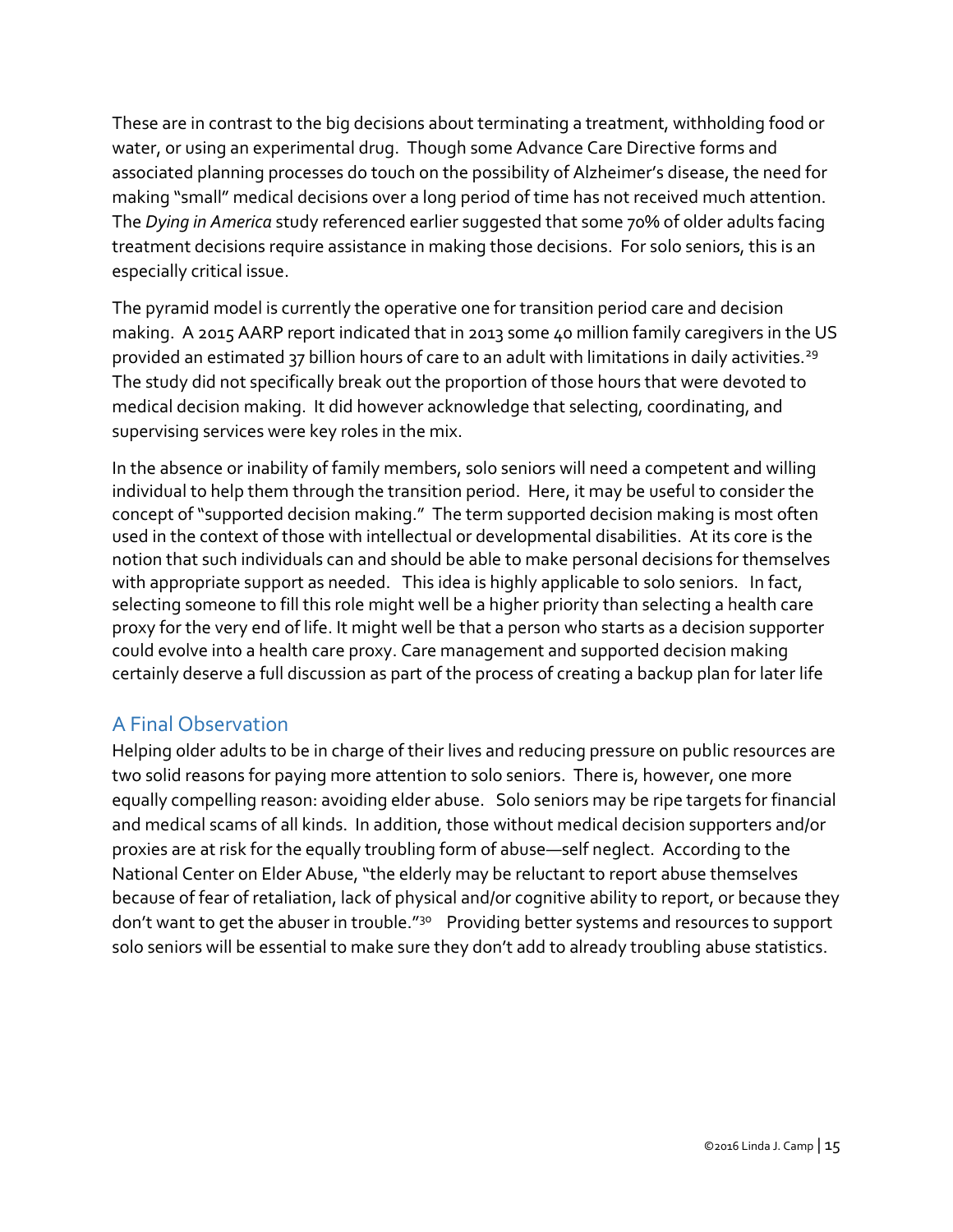# The Way Forward

The notion of "elder orphans" and issues associated with them has been around for nearly three decades. Related research in several disciplines is beginning to show up and the popular press is starting to focus on the ramifications of this growing sub-group of Baby Boomers. While improved public awareness is essential, it is not sufficient to address the challenges that solo seniors face when it comes to navigating later life. A more deliberate strategy and associated set of actions is essential if there is to be progress. Based on the research for this paper, that strategy and set of actions should include the following.

## 1. *Better Data About Solo Seniors*.

Right now solo seniors are largely invisible, except for those who earn public attention because they are the most vulnerable—the so called "unbefriended elderly." We need to expand understanding of this diverse and complex group, looking at living arrangements, income, overall heath, age range, geographic locations, among other things to be better able to plan for and support them. Gathering and evaluating data using rigorous methodology is a key step.

## *2. Development of Professional Health Care Fiduciaries.*

Solo seniors who need assistance with financial matters have a number of support options, including daily money managers, attorneys, banks, and other kinds of financial professionals. There is a big gap in the resources available to help with health care management and decisions. Knowledgeable professionals need to come together to conceptualize and develop the health care fiduciary role. Such a dialogue should be interdisciplinary and focus on qualifications, training, and how to assure accountability, among other topics.

## *3. More Options for Financing Supported and Surrogate Health Care Decision Making.*

Part of the process of developing the health care fiduciary role should be tackling the thorny issue of how to pay for both supported and surrogate decision making. Private pay may be an option for some solo seniors, but other options such as health insurance, health savings accounts, and long term care insurance should also be evaluated. Everyone will be better served if there are choices.

### 4. *An Expanded Set of Resources & Improved Accessibility of Existing Resources.*

Late life tasks and decision are challenging—for family members, friends, solo seniors, and others. Additional resources are needed, particularly for those who may wish to follow the "Constructed Relationships" pathway. Some possibilities: experiential training for non-professionals who agree to serve as health care surrogates; groups of people who have served as a health care proxy and who are available to mentor others taking on the role; an "Angie's List" of non-profit and for profit organizations that have services geared toward solo seniors; resources and models for how to build community,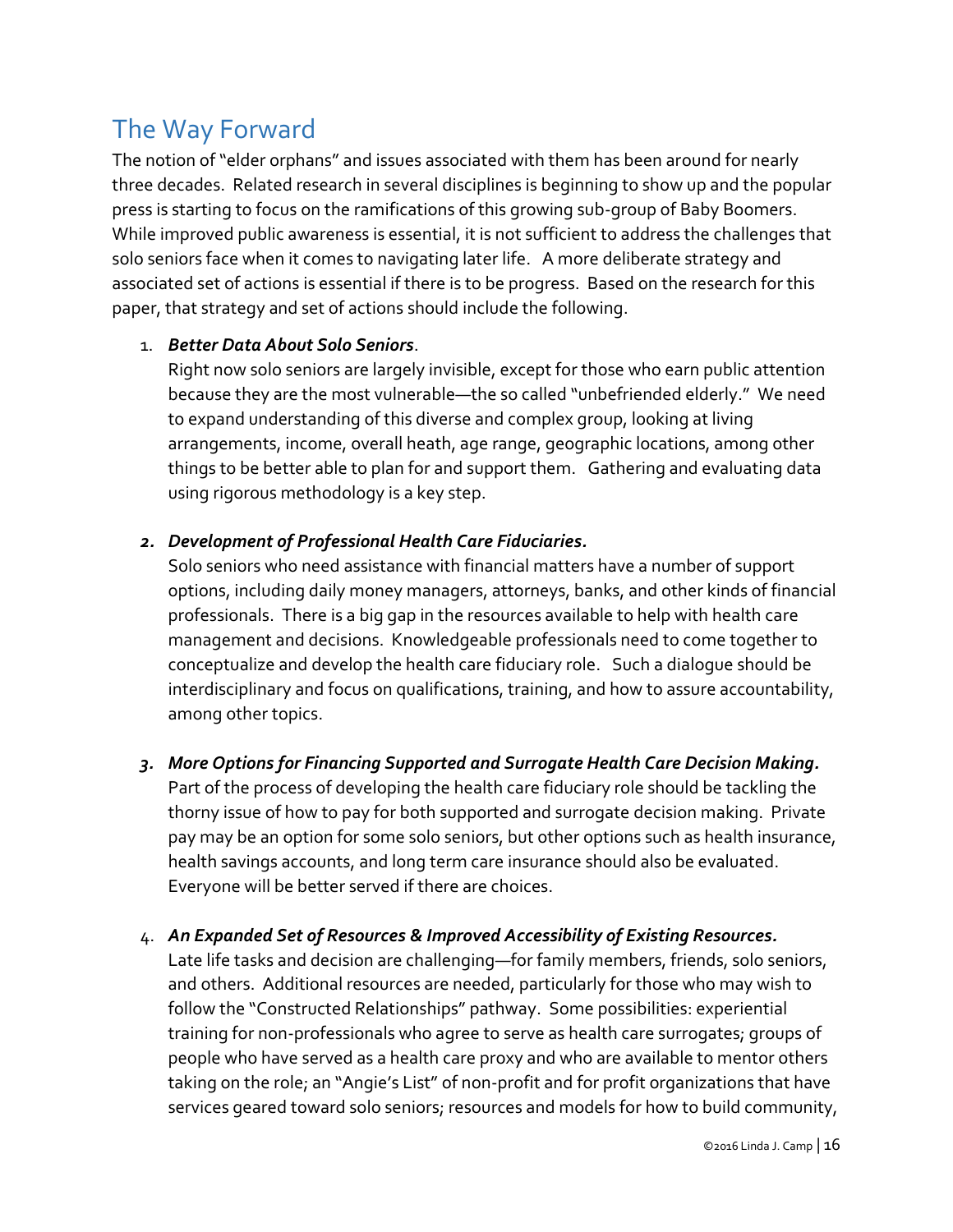particularly with individuals from younger generations.

A companion effort should be making sure that people know about and can easily access good resources that already exist. (In the course of research for this paper, excellent materials were identified, that were buried in web sites not readily known to the average person.)

## *5. Inventorying and Highlighting Best Practices.*

All across the United States there are governmental and non-profit agencies that have been attending to the needs of the elderly for a long time. Some of them have developed effective practices and procedures for working with solo seniors. We need to surface existing best practices and share these with organizations that might be in a position to serve solo seniors who have not reached the "unbefriended" stage. Similarly, we need to encourage all agencies who work with the elderly to better understand the solo senior population and modify existing systems to accommodate future needs.

### *6. An Improved Model for Late Life Planning.*

Finally, it is important to develop a different model for a late life "backup plan." The pyramid is being threatened not just by changing demographics, but also by a major flaw in the design. It is built around the assumption that one or two people have the ability and stamina to play multiple and difficult roles to support elders.. The Family Caregiver Alliance, AARP, and others have amply documented the extreme stresses that spouses, daughters, sons, and friends experience when they become advocates, investigators, decision makers, task handlers, and care managers for older adults. It does not make sense, therefore, for solo seniors to endeavor to replicate the pyramid using people other than family. A change in overall approach is needed.

The reality for all is that life circumstances change over time. Instead of trying to find a substitute family member who will be available to meet all needs over many years, solo seniors must work in harmony with the reality of longer lifespan. A better approach might be to reframe the issue as "quality of life" planning and approach it as a series of increments. For example, the solo senior could ask "what kind of life do I want in the short-term and what kind of support system do I need for the next five years to achieve that?" The individual might not need a care manager in that time frame, but might need an emergency contact and someone to accompany them to a colonoscopy appointment. An Advanced Care Directive would serve as a foundation. At the end of the five-year period, circumstances might have changed, so some parts of the plan might require modification [e.g. a different person) and other resources added.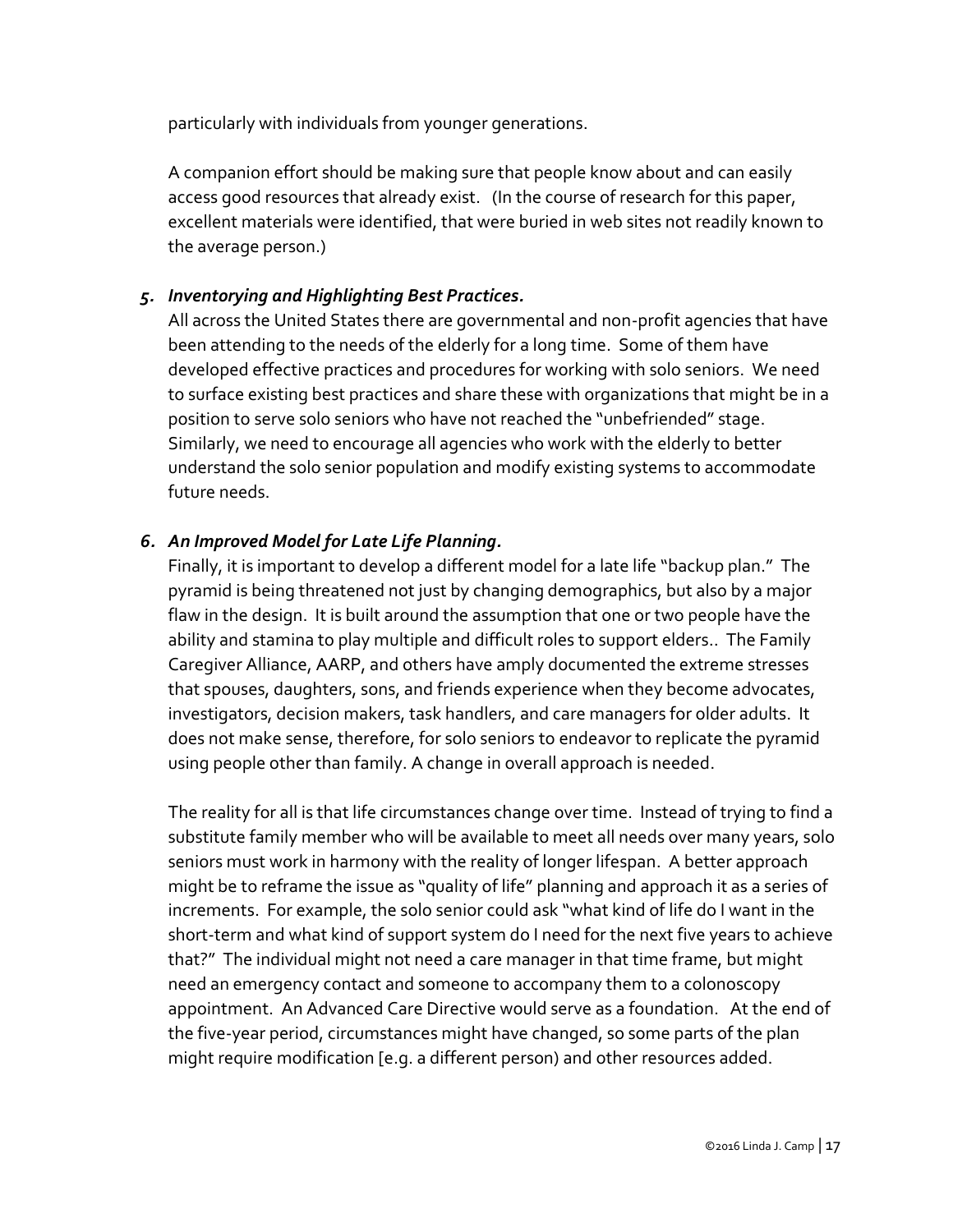It is extremely difficult for people to accurately predict needs and resources in the longterm; far easier to think about what is important and available in the near future. It also makes more sense for solo seniors to separate the roles and consider which ones are most needed at a particular point in time and who might be best suited to each role. The "one size fits all" approach inherent in the traditional pyramid probably isn't the best one for solo seniors. The alternate model, is more akin to a handful of Legos™ than a pyramid. It is a set of flexible building blocks interconnected with one another.

Some solo seniors are already experimenting with this model by putting together groups to share the tasks and provide support. The Legos™ approach is very consistent with the recommendations of attorneys and organizations that facilitate end-of-life planning. A common message is to periodically revisit decisions captured in wills, Power of Attorney documents, and Advance Care Directives. It is easy to file away the documents, though, once the difficult work is complete. Solo seniors and others will be better served if the more modular approach is strongly reinforced.

## Conclusion

We have long recognized that people come into this world lacking full capacity and requiring support. In response, we have created an infrastructure to shore up young people until they can fend for themselves. That infrastructure is made up of supportive and substitute decision makers in the form of parents, grandparents, teachers, and coaches, along with laws that, for example, set a minimum age for driving a car or consuming alcoholic beverages. The same kind of infrastructure has not yet been fully crafted for years when capacity declines. It isn't enough to concentrate on the far end of the life continuum, when people are at their most vulnerable. We must also create resources and systems that allow people to be proactive and take charge of their lives for as long as possible, especially when it comes to health care decisions.

The "last chapter" infrastructure cannot be based exclusively on the model of traditional family support. A growing portion of the population—one that is invisible to many—is composed of those who cannot or choose not to rely on family. This segment is not a temporary aberration; subsequent generations are exhibiting the same declining fertility rates and varied living choices as the Baby Boom Generation. It is time for these solo seniors to become more visible and the associated infrastructure gaps to be addressed. Doing so will have tangible payoffs for other older adults and their families as well.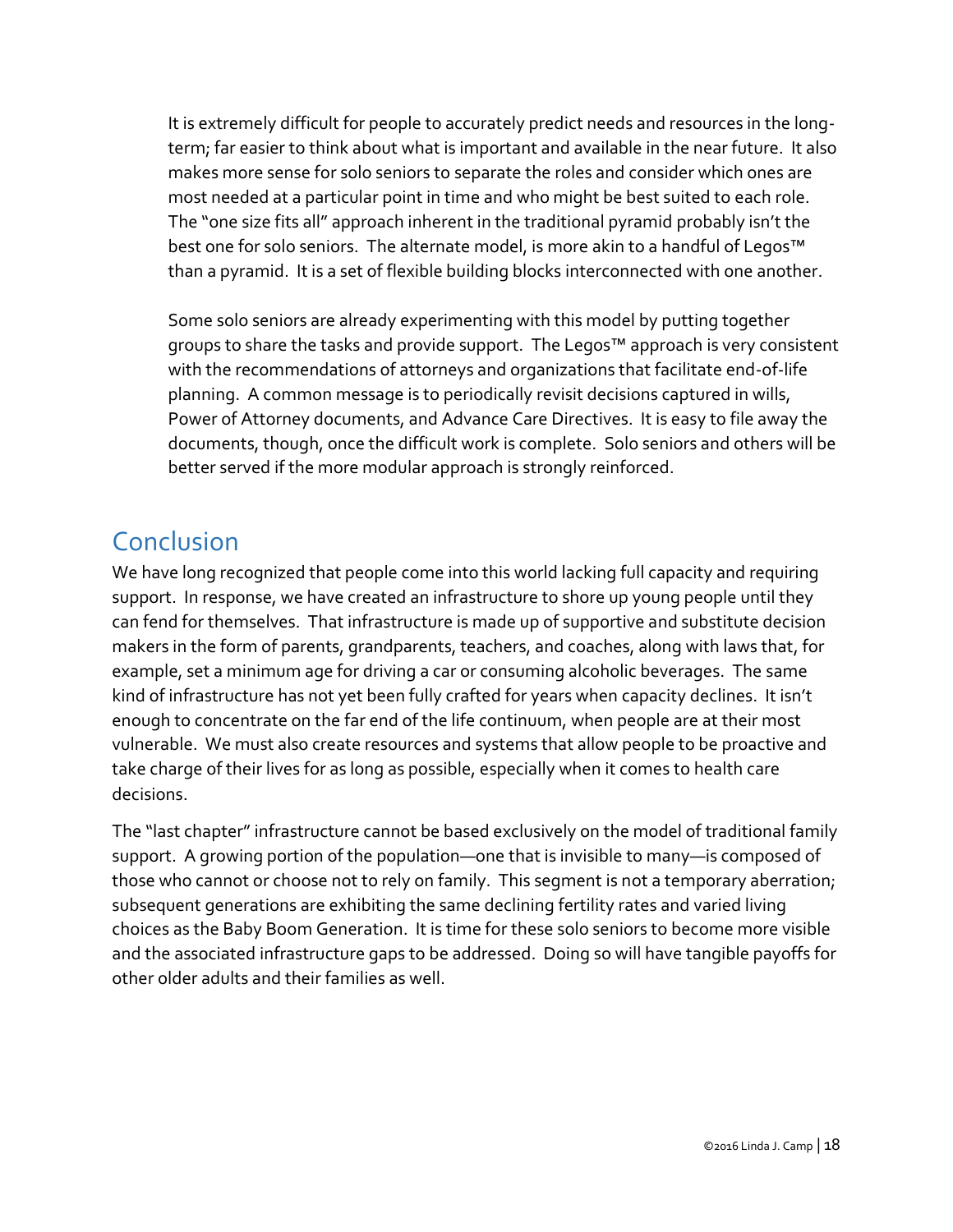## **End Notes**

l

<sup>1</sup> Elizabeth Arias, Changes in Life Expectancy by Race and Hispanic Origins in the United States 2013-2014 NCH Data Brief 244 Washington: US Department of Health and Human Services April 2016, p 1

<sup>2</sup> Gladys Martinez, Kimberly Daniels, Anjani Chandra, Fertility of Men and Women Aged 15-44 in the United States: National Survey of Family Growth 2006-2010 National Center for Health Statistics 2010 p 1

<sup>3</sup> Ping Ren, Lifetime Mobility in the United States: 2010 American Community Survey Brief US Census Bureau November 2011 p 1

<sup>4</sup> US Census bureau. – Table H2 Households by type, 2014

<sup>5</sup> Global Health and Aging, National Institute on Aging US Department of Health and Human Services, October 2011. p 2

<sup>6</sup> Dying in America: Improving Quality and Honoring Individual Preferences near End of Life Institute of Medicine of the National Academies Washington: The National Academies Press 2014 p 6

<sup>7</sup> Barry D. Weiss, Elena D. Berman, and Carol L. Howe, Medical Decision-Making for Older Adults Without Family *Journal of the American Geriatrics Society*. 60. p 2144

<sup>8</sup>Naomi Karp and Erica Wood. Incapacitated and Alone: Health Care Decision Making for the Unbefriended Elderly American Bar Association Commission on Law and Aging July 2003 p 1

<sup>9</sup> Brian de Vries and Gloria Gutman. End-of-Life Preparations Among LGBT Older Adults. GENERATIONS – Journal of the American Society on Aging. (2016) 40 2 p46

<sup>10</sup> J. Walker Smith and Ann Clurman. Generation Ageless. 2007 NY: Collins. p xii.

<sup>11</sup> Conservatorship and Guardianship Bonds: State Statutory Requirements. (2014) American Bar Association www.americanbar.org

<sup>12</sup> National Guardianship Association Position Statement on Guardianship, Surrogate Decision Making and Supported Decision Making guardianship.org

<sup>13</sup> Joseph T. Monahan and Elizabeth A. Lawhorn, Life Sustaining Treatment and the Law: The Evolution of Informed Consent, Advance Directives and Surrogate Decision Making Annals *of Health Law* Special Edition 2010, 19 no 1 p107

<sup>14</sup> Thaddeus M. Pope, Legal Briefing: Adult Orphans and the Unbefriended: Making Medical Decision for Unrepresented Patients Without Surrogates *The Journal of Clinical Ethics 26 no 2* 201*5*

<sup>15</sup> Erica Wood, If There is No Advance Directive or Guardian, Who Makes Medical Treatment Choices? BIFOCAL 37 no 1 ABA Commission on Law and Aging 2015

<sup>16</sup> National Hospice and Palliative Care Organization web site[. www.NHPCO.org](http://www.nhpco.org/)

<sup>17</sup> Brenna Kelly, Annette Rid and David Wendler, Systemic Review: Individual Goals for Surrogate Decision-Making Journal of the American Geriatrics Society 60 no 5 2012 p 884

<sup>18</sup> The Conversation Project web site[. http://www.theconversationproject.org](http://www.theconversationproject.org/)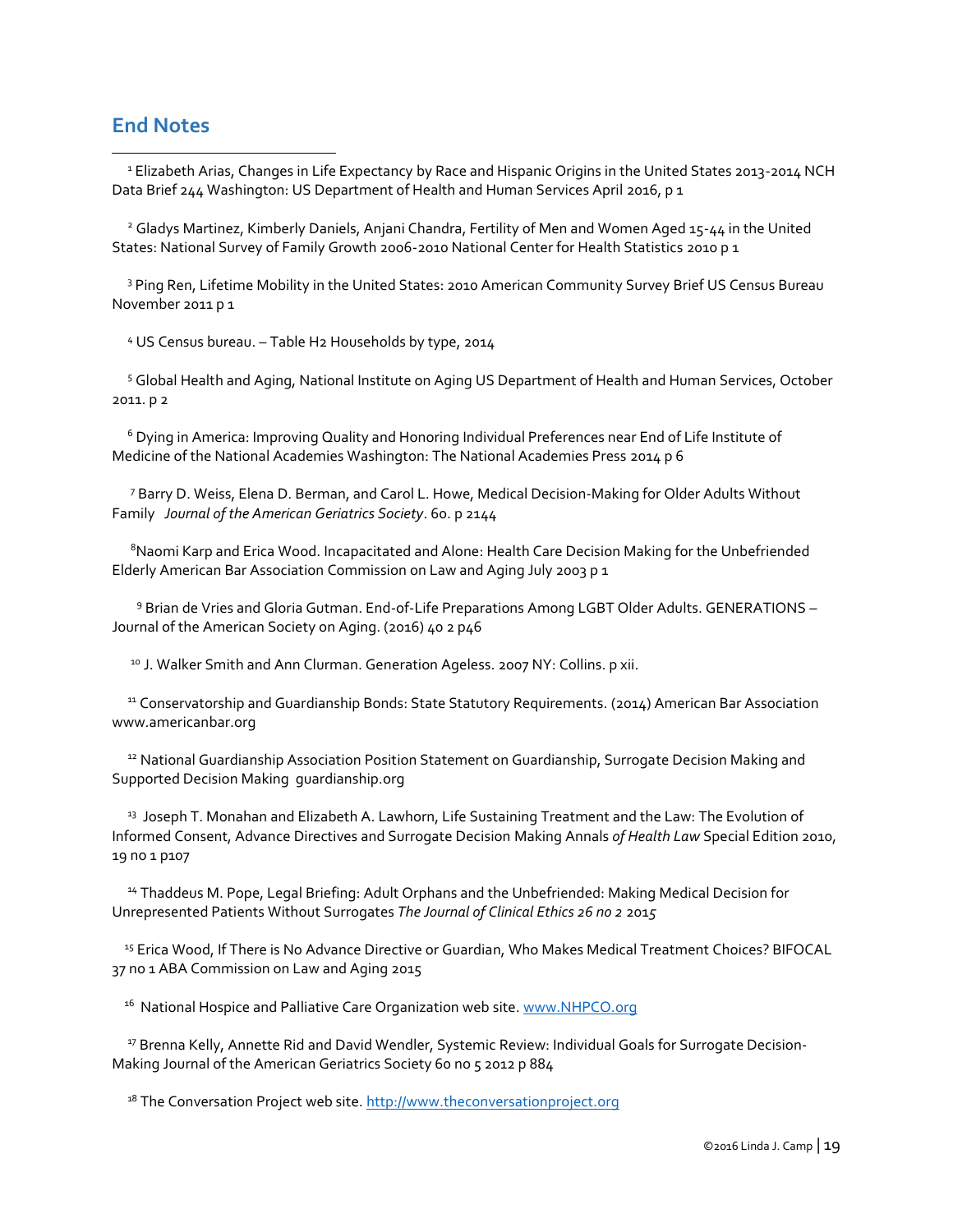<sup>19</sup> Sara M. Moorman and Robert M. Carr, Do Older Adults Know Their Spouse's End-of-Life Treatment Preferences? Sage Publications Research on Aging 31 no 4 p 463 2009 p 463

<sup>20</sup>Sarah M. Moorman and Megumi Inoue*,* Predicting a Partner's End-of-Life Preferences or Substituting One's Own *Journal of Marriage and Family* 75 no 3 2013 p 734

<sup>21</sup> J. Walker Smith and Ann Clurman. *Generation Ageless* 2007 New York Collins p 165

<sup>22</sup> Personal conversation with a member of Unity Church Congregation, St. Paul, Minnesota 2015

<sup>23</sup> Weise, Berman, and Howe. *Medical Decisions* p 2147

l

<sup>24</sup> Nali Rhee, The Retirement Savings Crisis: Is It Worse than We think? National Institute on Retirement Security Washington: June 2013 p 1

<sup>25</sup> NCOA Economic Security for Seniors Facts, Arlington, Virginia December 2013

<sup>26</sup> Unbefriended Elders: Matching Values With Decisions: Summary Report of Project Activities July 2008-June 2010 Wilder Research Saint Paul, MN 2010 p 10

<sup>27</sup> Chronic Conditions, National Academy on An Aging Society, November 1999 p.1

<sup>28</sup> Jane Gross. "How Many of You Expect to Die?"July 15, 2008. <http://newoldage.blogs.nytimes.com/2008/07/08/how-many-of-you-expect-to-die/>

<sup>29</sup>Susan Reinhard, Lynn Friss Feinberg, Rita Choula, Ari Houser, Valuing the Invaluable 2015 Update:

<sup>30</sup> Statistics/Data. National Center on Elder Abuse, Administration on Aging web site. http://ww.ncea.aoa,gov/Library/Data/index.aspx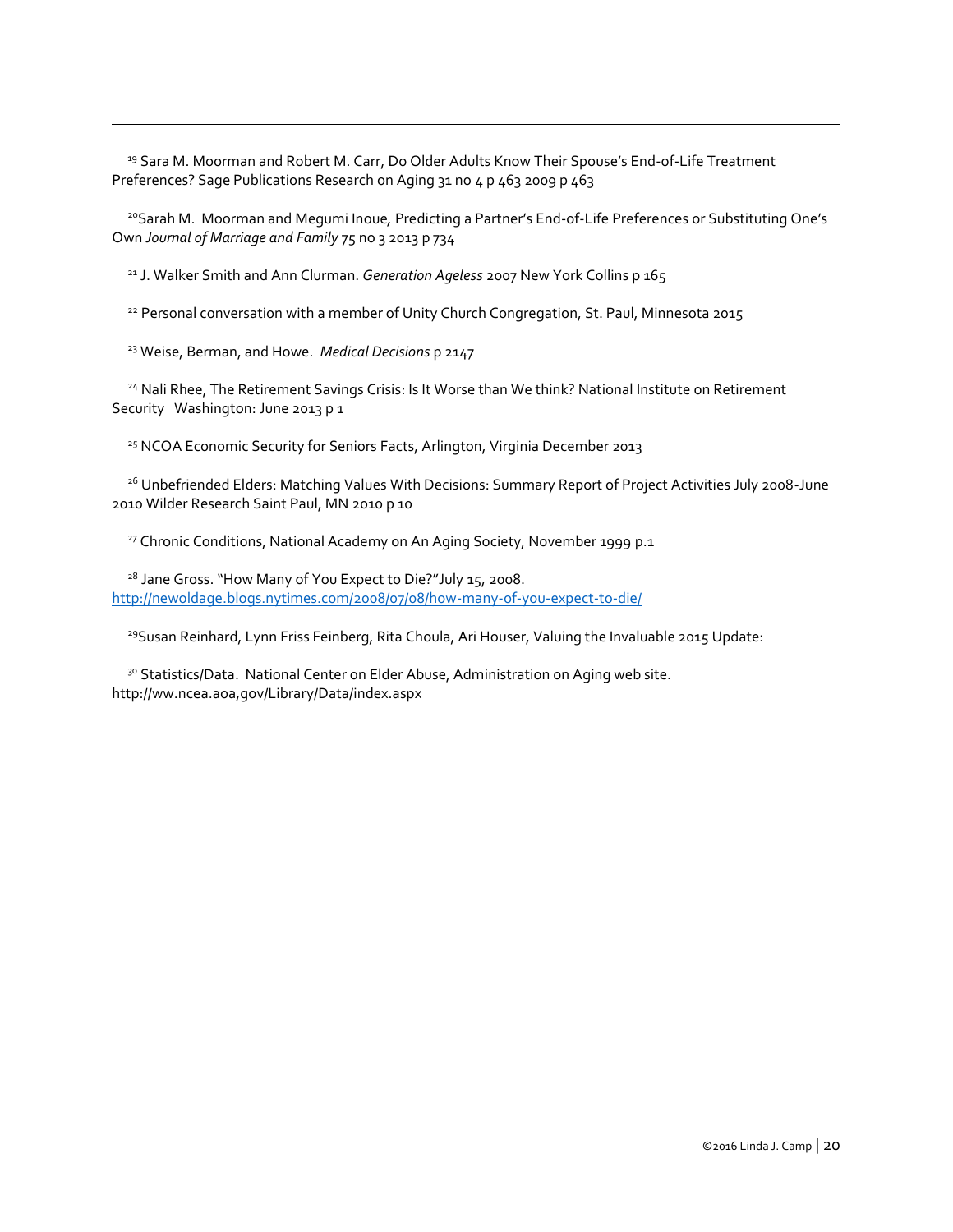## Sources For This Paper

l

- Anderson, Diana. "Review of Advanced Health Care Directive Laws in the United States, the Portability of Documents and the Surrogate Decision Maker When No Document is Executed." *NAELA Journal* VIII, no 2 (2012): 183-203.
- Arias, Elizabeth. "Changes in Life Expectancy by Race and Hispanic Origin in the United States 2013-2014. "*NCHS Data Brief 244. US Department of Health and Human Services, Washington: April 2016.*
- Bandy, Robin, Greg A. Sachs, Kianna Montz, Lev Inger, Robert W. Bandy and Alexia M. Torke. "Wishard Volunteer Advocates Program: An Intervention for At-Risk, Incapacitated, Unbefriended Adults." *Journal of the American Geriatrics Society* 62 (2014): 2171-2179.
- Chronic Conditions. National Academy on An Aging Society. November 1999.
- Conservatorship and Guardianship Bonds: State Statutory Requirements. Retrieved from [www.americanbar.org/conent/dam/aba/adminstrativelaw\\_aging/2014](http://www.americanbar.org/conent/dam/aba/adminstrativelaw_aging/2014)
- de Vries, Brian and Gloria Gutman. "End-of-Life Preparations Among LGBT Older Adults."  *GENERATIONS -Journal of the American Society on Aging* 40 no 2 (2016): 46-48.
- Drought, Theresa S. and Barbara Koenig. "Choice in End-of-Life Decision Making: Researching Fact or Fiction." *The Gerontologist* 42. Special Issue III. (2002): 114-128.
- Dying in America: Improving Quality and Honoring Individual Preferences Near End of Life. Institute of Medicine of the National Academies. The National Academies Press. Washington. (2014)
- Foster, Jim. "Elder Abuse Cases by the Number." *Minneapolis Star & Tribune*. January 30, 2016.
- Global Health and Aging. National Institute on Aging, Institute on Aging, US Department of Health and Human Services. (2011)
- Giving Someone the Power of Attorney for Your Health Care. American Bar Association Commission on Law and Aging. (2011)
- Gross, Jane. "How Many of You Expect to Die?" July 15, 2008. http://newoldage.blogs.nytimes.com/2008/07/08/how-many-of-you-expect-to-die?/
- Gross, Jane. "The Perils of Aging Alone." *Next Avenue*. December 29, 2012.
- Karp, Naomi and Erica Wood. "Incapacitated and Alone: Health Care Decision Making for the Unbefriended Elderly." American Bar Association Commission on Law and Aging. July 2003.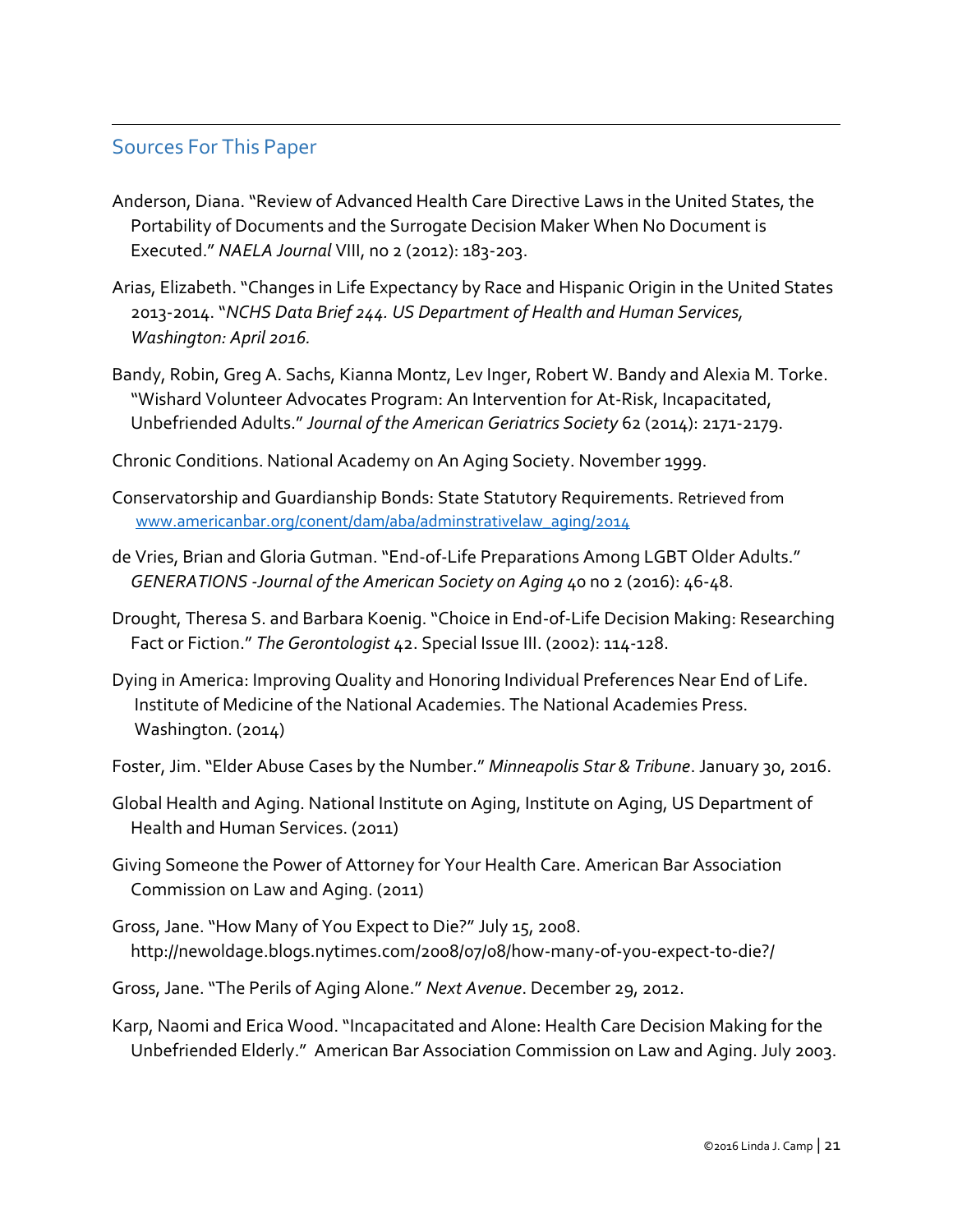Kelly, Brenna, Annette Rid and David Wendler. "Systematic Review: Individual Goals For Surrogate Decision-Making." *Journal of the American Geriatrics Society* 60 no 5 (2012: 884- 895

l

- Klinenberg, Eric, Stacy Torres and Elena Portacolone. Aging Alone in America. University of Miami, School of Education and Human Development. (2013)
- Lindland, Eric. Marissa Ford, Abagail Hayden and Nathaniel Kendall-Taylor. Guaging Aging: Mapping the Gap Between Expert and Public Understanding of Aging in America. The Frameworks Institute: (2015)
- Making Medical Decisions for Someone Else: A How-To Guide. American Bar Association Commission on Law and Aging. (2009)
- Marak, Carol. "Elder Orphans: A Baby Boomer's Aging-Alone Plan." *The Huffington Post 50.* January 4, 2016.
- Martinez, Gladys, Kimberly Daniels and Anjani Chandra. Fertility of Men and Women Aged 15- 44 in the United States: National Survey of Family Growth 2006-2010. National Center for Health Statistics. CDC: (2010)
- Mitchell, Ellen. "Orphans-to-be? Experts Warn That the Generation Now Caring for Aging Parents Faces a 'Caregiving Crisis' Itself." *Newsday.* April 10, 2014
- Monahan, Joseph T. and Elizabeth A. Lawhorn. "Life Sustaining Treatment and the Law: The Evolution of Informed Consent, Advance Directives and Surrogate Decision Making." *Annals of Health Law* 19 no 1 (2010); 107-113
- Moorman, Sara M. "Older Adult Preferences for Independent or Delegated End-of-Life Medical Decision Making." *Journal of Aging and Health* 23 (2011): 135-157.
- Moorman, Sara M., Robert M Hauser and Deborah Carr. "Do Older Adults Know their Spouses End- of-Life Treatment Preferences?" *Sage Publications. Research on Aging*. 31 no 4 (2009): 463-49
- Moorman, Sara M. and Megumi Inoue. "Predicting a Partner's End-of-Life Preferences or Substituting One's Own." *Journal of Marriage and Family* 75 no 3. (2013): 734-745
- National Center on Elder Abuse, Administration on Aging web site. http://www.NCEA.aoa.gov/Library/Data/index.aspx
- NCOA Economic Security for Seniors Facts. Arlington, Virginia: December 2013

National Hospice and Palliative Care Organization web site. http:/[/www.NHPCO.org](http://www.nhpco.org/)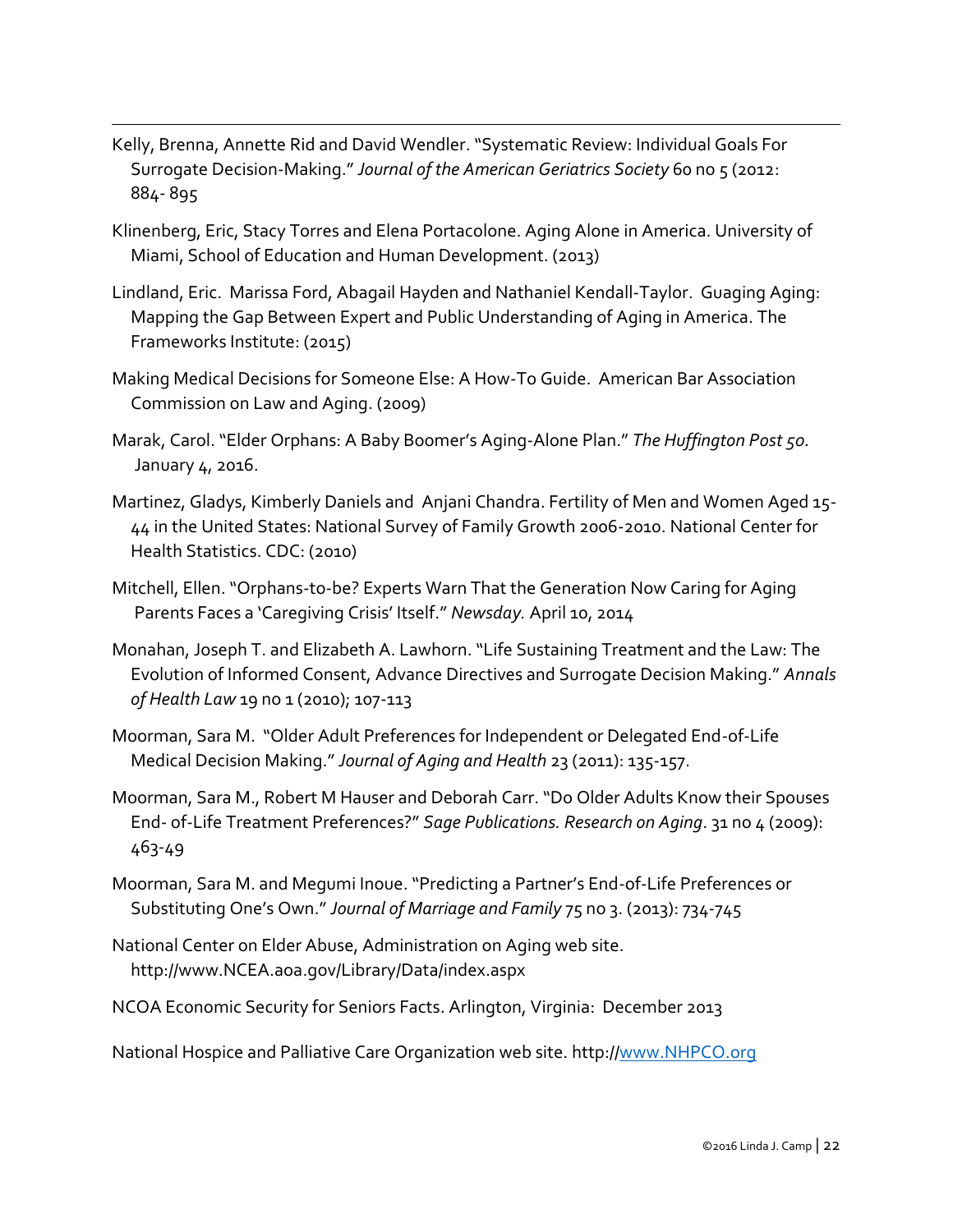- National Guardianship Association Position Statement on Guardianship, Surrogate Decision Making and Supported Decision Making. http://www.guardianship.org
- O'Neill, Moira. and Abigail Haydon. Aging, Agency and Attribution of Responsibilities (*Shifting Public Discourse About Older Adults*). The Frameworks Institute. (2015)
- Phase II Report Citizens League for Honoring Choices, September 2011

l

- Pope, Thaddeus M. "Legal Briefing: Adult Orphans and the Unbefriended: Making Medical Decisions for Unrepresented Patients Without Surrogates." *The Journal of Clinical Ethics*. 26 no 2 (2015): 180-187
- Pope, Thaddeus M. "Making Medical Decisions for Patients Without Surrogates." *New England Journal of Medicine. (2013):* 369:21
- Redfoot, Donald. Lynn Feinberg and Ari Hauser. "The Aging of the Baby Boom and the Growing Care Gap: A Look at Future Declines in the Availability of Family Caregivers." *Insight on the Issues 85*. AARP Public Policy Institute. (2013)
- Rhee, Nali. "The Retirement Savings Crisis: Is It Worse than We think?" National Institute on Retirement Security Washington: (2013)
- Reinhard, Susan, Lynn Friss Feinberg, Rita Choula and Ari Houser. "Valuing the Invaluable 2015 Update: Undeniable Progress but Big Gaps Remain." AARP Public Policy Institute: (2015)
- Ren, Ping. Lifetime Mobility in the United States: 2010 American Community Survey Brief. US Census Bureau: (2011)
- Smith, J. Walker, and Ann Clurman. *Generation Ageless*. NY: Collins. 2007
- Silveira, Maria J., Wyndy Wiitala and John Piette. "Advance Directive Completion by Elderly Americans: A Decade of Change." *Journal of the American Geriatrics Society* 62 (2014): 706-710
- Span, Paula. "Hiring an End-of-Life Enforcer." October 24, 2013. http://newoldage.blogs.nytimes.com/2013/10/24/hiring-an-end-of-life-enforcer/
- Span, Paula. "Near the End, It's Best to Be 'Friended'." September 25, 2015. http://newoldage.blogs.nytimes.com/2015/09/25/near-the-end-it's-best-to-be-friended/
- Span, Paula. "When There's No Family." September 23, 2013. http://newoldage.blogs.nytimes.com/2015/23/13/when-there's-no-family/
- Uekert, Brenda K., "Adult Guardianship Court Data and Issues: Results from an Online Survey." Center for Elders and the Courts. (2010)
- Unbefriended Elders: Matching Values With Decisions: Summary Report of Project Activities July 2008-June 2010. Wilder Research. Saint Paul, MN. (2010)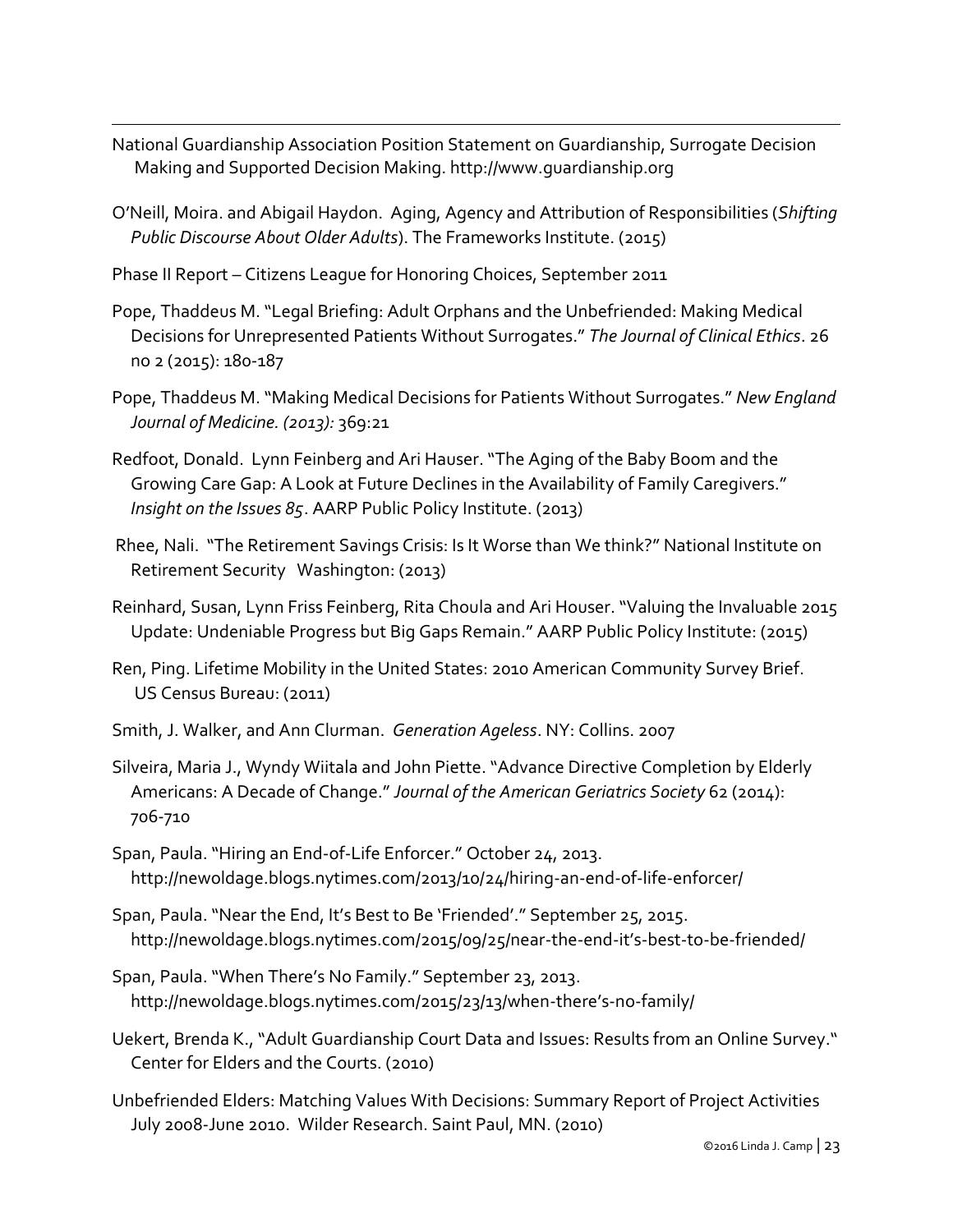- Valanesjad, Dara. "Health Care Decision Making Authority of Guardians and Agents: An Update" *BIFOCAL – Journal of the ABA Commission on Law and Aging* 36 no 6. July-August 2015
- Weiss, Barry D., Elena D. Berman and Carol L. Howe. "Medical Decision-Making for Older Adult Without Family." *Journal of the American Geriatrics Society*. 60 (2012): 2144-2150
- Where There is a Will: Legal Documents Among the 50+ Population. AARP Research Group. April 2000.
- Wood, Erica. "If There is No Advance Directive or Guardian, Who Makes Medical Treatment Choices?" BIFOCAL 37 no 1 ABA Commission on Law and Aging. (2015)
- Ziettlow, Amy and Naomi Cahn. "The Future of Elder Orphans." Institute of Family Studies blog. June 10, 2015. (family-studies.org/the-future-of-elder-orphans)

## Other Sources

l

Personal interviews with representatives of: American Bar Association Commission on Law and Aging Compassion and Choice (Minnesota) Lutheran Social Services MN Council of Churches MN Elder Justice Center Twin Cities Medical Society – Honoring Choices Program Self Identified "Solo Seniors" Volunteers of America, Minnesota